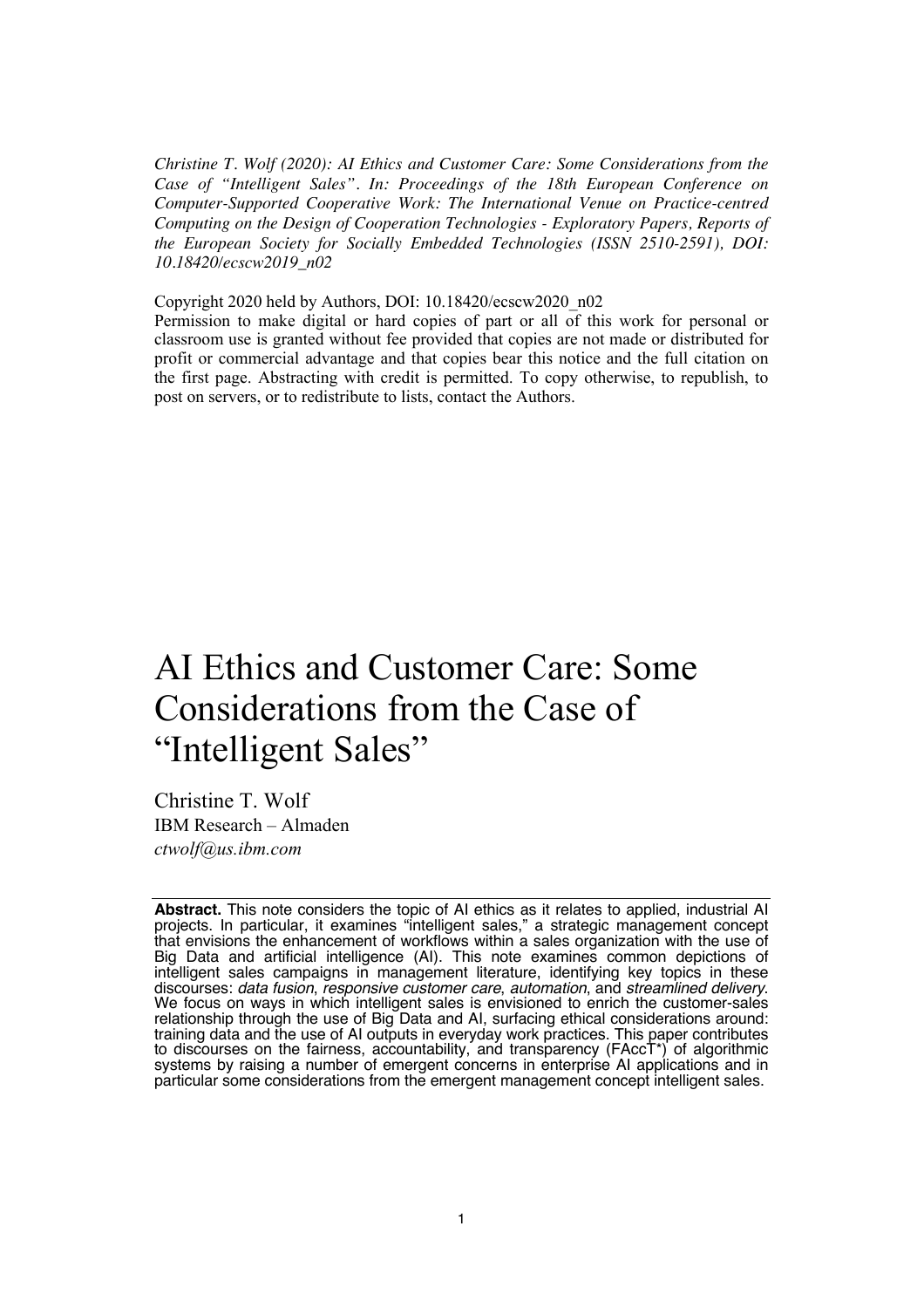### Introduction

Contemporary organizations are increasingly scrutinized on their ability to perform "data drivenness," that is, demonstrate the innovative development and use of Big Data and artificial intelligence (AI) technologies and capabilities to enhance, standardize, and optimize their business operations. Commonly signaled today in popular business and management trade press under monikers such as "intelligent enterprise" (Schoemaker and Tetlock 2017) or "cognitive enterprise" (IBM Institute for Business Value 2018), these trends are not new. Indeed, they follow a long-tailed trajectory of scientific management (Bear 2009; Braverman 1998; Taylor 2003) and statistical governance (Desrosières 2002).

 The aspirations of the cognitive enterprise are propelled by two entwined phenomena: the emergence and maturing of the Big Data era; and the renaissance of AI and machine learning (ML) development that has followed in its wake. The impact of Big Data and AI are seen as offering great potential to transform contemporary society, similar to the PC and computerization social movements of prior decades (Kling and Iacono 1988). It is undeniable that these two keywords ("Big Data," and "AI") are driving forward contemporary business and strategic management discourses, obvious to even the casual reader of trade publications like *Harvard Business Review*, *MIT Technology Review*, *Forbes*, *CIO*, and *The Economist*, to name a few.

 Big Data and AI have changed many aspects of everyday, consumer life, but these trends also pose opportunities for transformation in a wide range of industrial domains and processes. As Chui et al. (2018) discuss in a *Harvard Business Review* article, supply chain management, as well as sales and marketing are the two domain areas heralded as having the most immediate promise for enterprise AI. While specific imagined application areas are diverse, popular management discourses often focus on two overarching visions of how data will transform businesses. One, is the ability of a firm to leverage previously "untapped" data sources within their organization, often unstructured data like text documents ("data re-use" transformation). Another is the incorporation of novel data sources into organizational information practices, such as bringing social media or Internet of Things (IoT) data to bear on internal firm processes ("novel data" transformation). AI capabilities build on these Big Data stores, with novel algorithms and techniques introduced on an almost-daily basis that can provide predictive outputs and enable machine action to execute computational tasks with remarkable accuracy.

 In this note, we focus on Big Data and AI transformations in the sales domain, and in particular efforts commonly called "intelligent sales." Sales is a complex and multi-faceted business process, requiring the coordinated efforts of many departments within a firm (e.g., sales staff, but also: marketing, accounting,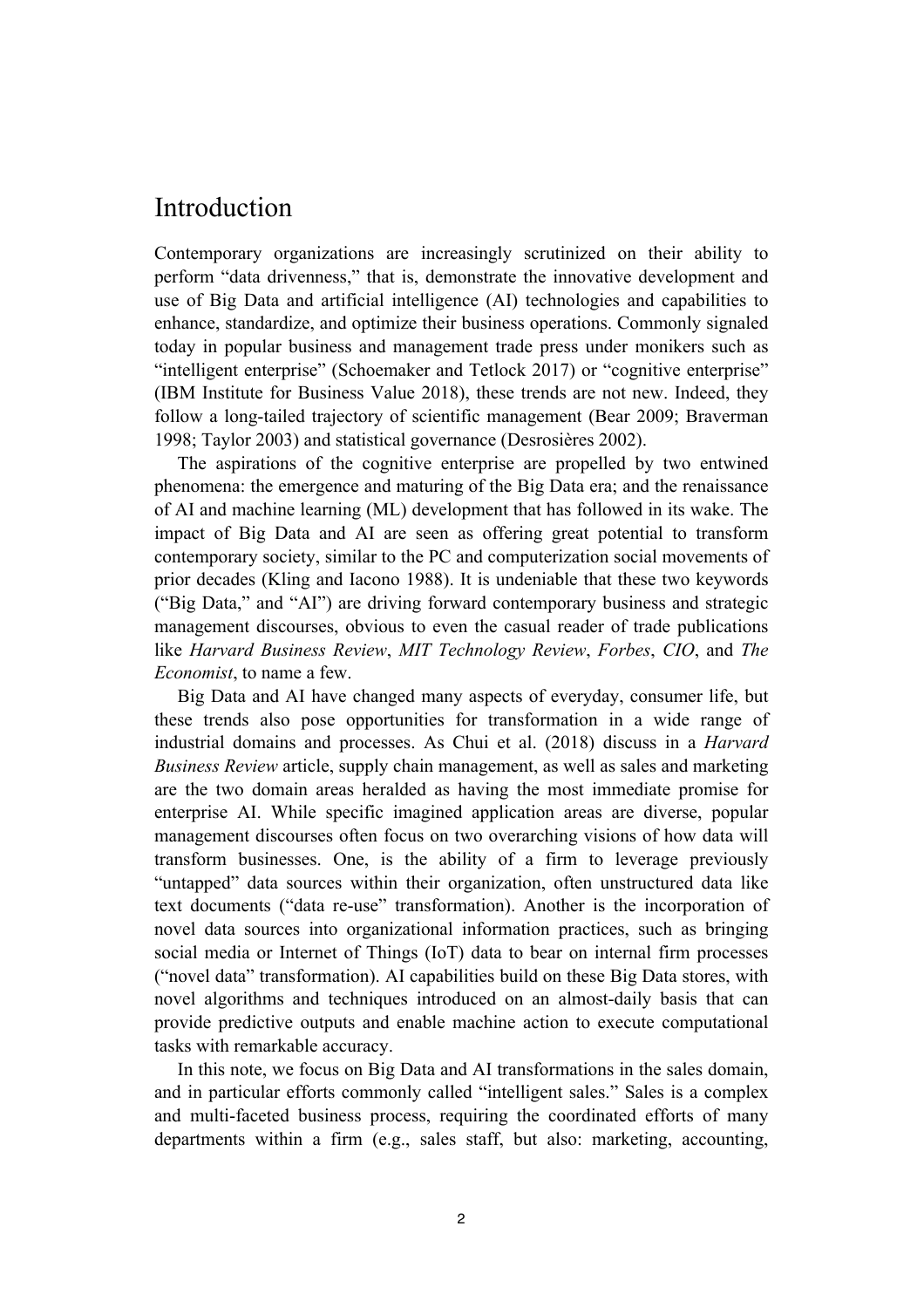account management, procurement, delivery/fulfillment, to name a few). Considerable effort is required to see a "lead" (a potential customer, also called a "prospect") all the way through to "cash" (revenue flowing from the customer to the sales organization). This overarching super-process is often referred to as "lead-to-cash," a simple phrase that encompasses a complex web of interdependent processes and sub-processes that weaves together many sociotechnical actors. As Sinha (2018) describes in a *Future of Customer Engagement and Experience* report: "Lead to cash is arguably the most important customer-centric process in an organization, starting with the customer's intention to buy, and ending with revenue recognition." Many leading IT service providers, such as SAP, Salesforce, IBM, or Microsoft, offer software products and services to support the complex information processes of sales organizations. "Intelligent sales" is an emergent management concept that sees sales processes as ones ripe for Big Data/AI transformations.

 Although particular implementations may differ, there are several key themes salient across intelligent sales products and services, as discussed in grey literature from the business management field. Grey literature is "the diverse and heterogeneous body of material available outside, and not subject to, traditional academic peer‐review processes" (Adams et al. 2017) (p. 433). While care must be taken to contextualize its non-peer-reviewed status, grey literature can productively enhance scholarly knowledge by providing "relevant contemporary material in dynamic and applied topic areas where scholarship lags" (Adams et al. 2017) (p. 433). In this note, we outline four key themes identified in popular business and management trade press discourses on the topic of intelligent sales:

- *data fusion* pooled and integrated data across departments within the sales organization, providing a "global" view of customer accounts and profiles;
- *responsive customer care* enhanced sales relationships, where salespeople have broader, data-driven understandings of customer needs;
- *automation* the reduction of repetitive tasks throughout the sales process via robotic process automation (RPA); and
- *streamlined delivery* standardized, data-driven processes of offering selection, pricing, contracting, and fulfillment.

 In each of these, Big Data and AI play particular roles in changing segments of the lead-to-cash process into various data-driven workflows. These hoped-for changes aim to transform organizational life sociomaterially and at varying scales, with implications at the technological, work practice, as well as strategic level. Readers will note threads which tie intelligent sales to longstanding issues within the CSCW community: data integration and re-use, workplace automation and standardization, and changing service relationships – these have all been topics of concerns since workplace computerization in the 1970s and 1980s. We make note of these ties and also draw attention to the novel considerations raised in the Big Data/AI context and in particular how the case of intelligent sales presents us with emergent questions on the design and study of data-driven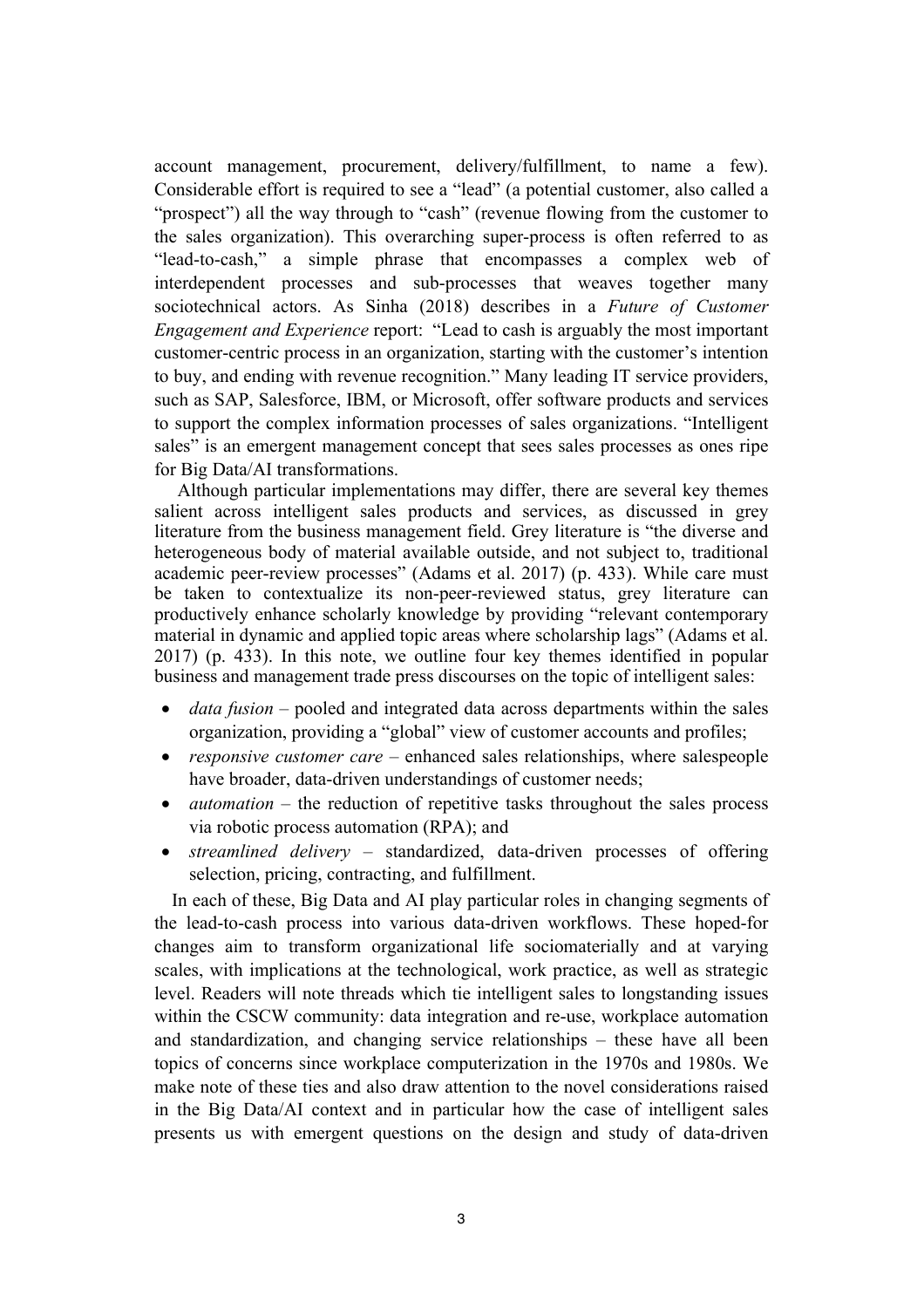workplace technologies. Most notable of these questions are ones of ethics raised by Big Data/AI. We identify a number of ethical issues that the intelligent sales case implicates, organizing them into two themes: training data and the use of AI outputs in everyday work practices. This note brings discourses on the fairness, accountability, and transparency (FAccT\*) of algorithmic systems in conversation with those in the CSCW community on practice-oriented computing, raising a number of open and pressing questions in need of further interrogation and scrutiny.

 The rest of this note is laid out as follows. In Section 2, we provide an in-depth description of the "intelligent sales" concept, its key features, and case studies. In Section 3, we discuss two ethical themes surfaced through the intelligent sales case study. Then in Section 4, we conclude the paper.

## Intelligent Sales

Sales is a complex business process that involves many different departments within an organization – for example, marketing, sales/account management, finance, procurement, delivery/fulfillment, and customer service, to name a few. These departments must coordinate efforts and information – towards shared goals of contracts being signed, revenue being realized, and services delivered. Sales organizations are driven by both a commercial logic (closing deals) and also a service ethic (serving customers) (Brokling 2014; McClaren 2000; Oakes 1992) and intelligent sales is seen as a way of meeting both demands together. Many leading IT service providers (e.g., SAP, SalesForce, IBM) offer software products and services to support sales organizations. Intelligent sales is a strategic concept and approach that envisions a "nextgen" sales experience transformed through the infusion of Big Data and AI capabilities to enhance, streamline, and make more efficient the various work processes of a sales organization (Sinha 2018).

 We organize these into four key topics that feature prominently in management literature on the concept of intelligent sales. *Data fusion* is a technical antecedent for the intelligent sales concept – data must be pooled and integrated across sales departments before "downstream" processes may be datainfused. But data fusion reflects a desire to transform organizational life both infrastructurally (i.e., data practices) as well as epistemically (i.e., knowledge practices) by imagining new practices of knowledge generation and the surveillance of distributed, diverse organizational actions such pooled data might make possible. *Responsive customer care* and *automation* are both constitutive elements of the intelligent sales concept that focus on the work-practice level, imagining how the everyday work practices of salespeople might change, whether augmented with data (responsive customer care) or off-loaded onto machine agents (automation). *Streamlined delivery* also constitutes the intelligent sales concept – but instead imagines how it might change operations at an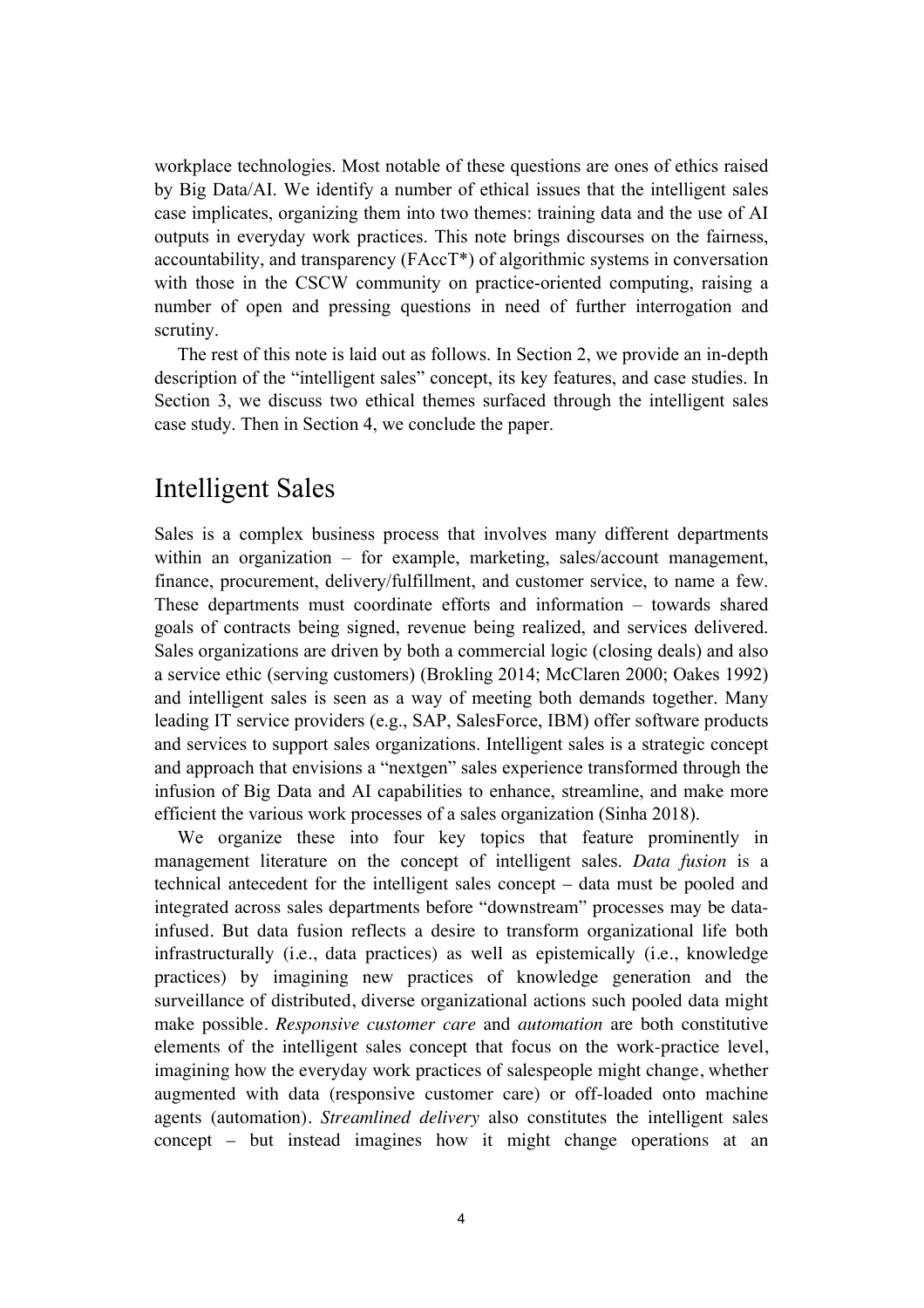organizational level, by standardizing and rationalizing various sales processes like pricing or fulfillment. We elaborate on each of these four topics below.

### Data Fusion

Like all AI endeavors, data are the lifeblood of the intelligent sales concept. Given the complexity of sales organizations, with various departments involved along the lead-to-cash process, a key premise in intelligent sales is a unified and integrated data lake at the heart of the sales organization. This data lake provides a "single source of truth" about a customer – meaning that different departments can gain visibility into information about what is or has happened with the customer. As a first step (even before AI insights) this data integration is seen to enhance coordination and collaboration across departments. For example, Salesforce's documentation for *Einstein*, their intelligent sales solution, states the benefits of this type of data integration thusly: "All data are connected so all departments can work together seamlessly sharing data to help each other succeed" ("Artificial Intelligence Technology and Resources" n.d.).

 This type of cross-functional coordination and collaboration is envisioned as enabling a wholistic or "global" views of lead-to-cash sub-processes, providing executive management with data-driven measurement on their return-oninvestment (ROI) and efficacy. For example, according to Salesforce documentation, marketing efforts (such as emails or adverts sent to customers) can be "traced" through the sales pipeline, measuring if and how different tactics influence conversion (turning a prospect or lead into a paying customer): "Companies want to know if they sent emails to prospects and they're not coming to their web site, if those marketing efforts are having any impact," one executive shared in a business press article, "Now, if I can see the prospects are having meetings and exchanging emails with salespeople, I can see the impact of my marketing dollars." ("Accelerating Sales and Marketing Efforts Through Artificial Intelligence" 2019) (p. 6).

#### Responsive Customer Care

A core value proposition for intelligent sales is its potential to enrich the customer relationship. One envisioned way for the predictive power of AI to transform sales work practices is creating more *pro-active* (rather than re-active) relationships with customers, as Sinha (2018) writes in a *Future of Customer Engagement and Experience* report. For example, in an article for the magazine *CIO*, Thomas (2019) describes AI that can analyze historical data to predict which customers might churn and why, alerting salespeople to accounts in need of additional care. Even before leads or prospects become customers, intelligent sales is imagined to provide insights, for example, in developing customer profiles, matching sales reps to prospects with similarities to their previous successful accounts (Thomas 2019). "To pursue an opportunity, salespeople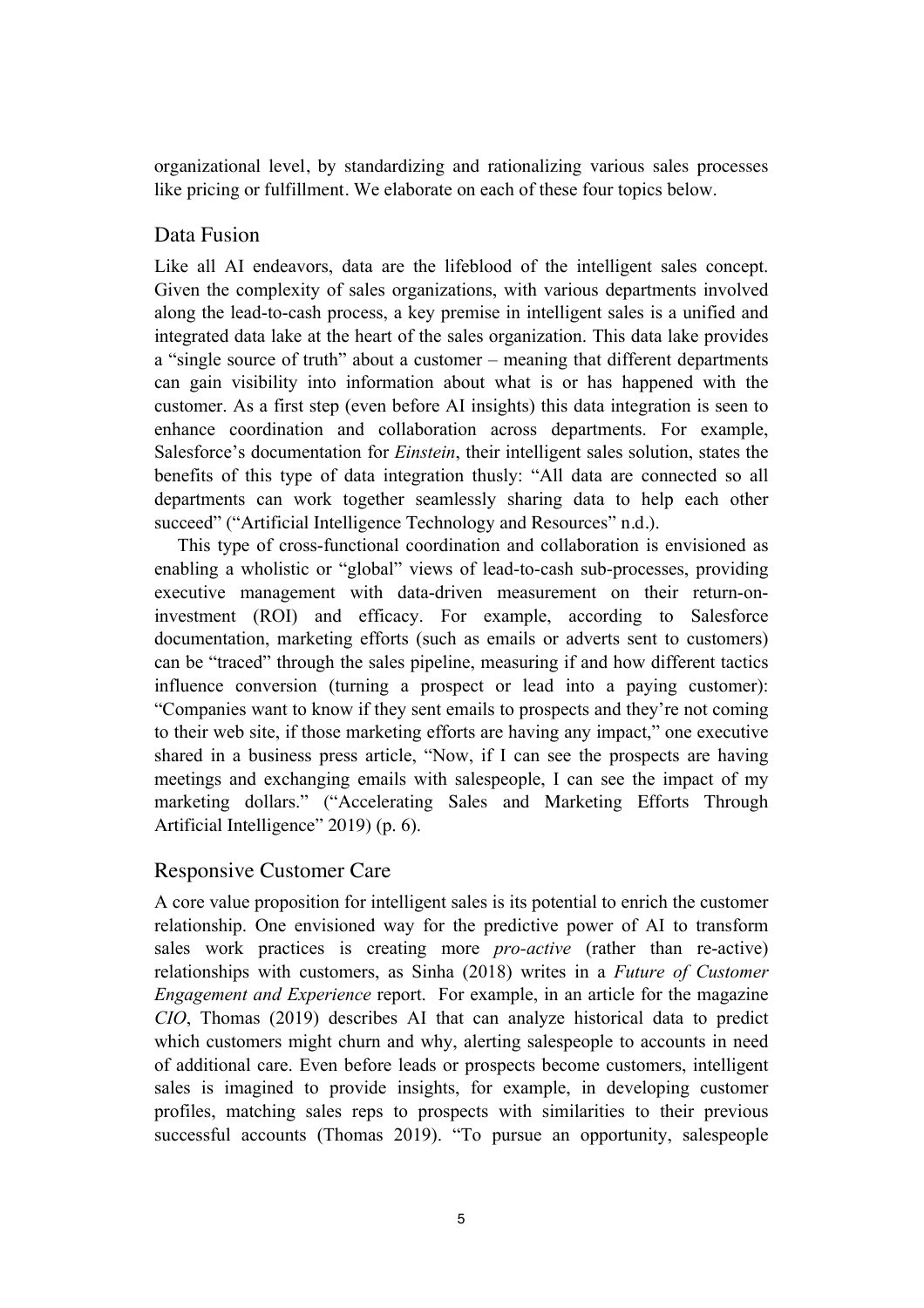spend extensive time searching for customer information that is typically spread throughout a disparate system, and then go with their "gut feel" or personal network to pursue it," challenges seen as remedied by an AI solution with integrated data and predictive insights (Sinha 2018). Salespeople have to "make decisions on a daily, or even hourly, basis as to where to focus their time when it comes to closing deals to hit their monthly or quarterly quota," as Antonio (2018) writes in *Harvard Business Review*. In an intelligent sales ecosystem, the decision on where to focus can be made data-driven through the use of AI: "With AI, the algorithm can compile historical information about a client, along with social media postings and the salesperson's customer interaction history (e.g., emails sent, voicemails left, text messages sent, etc.) and rank the opportunities or leads in the pipeline according to their chances of closing successfully" (Antonio 2018).

 Like many enterprise applications of AI, the intelligent sales concept emphasizes *augmenting* workers rather than replacing them, as Pettey (2018). writes in a *Gartner* report. An intelligent sales solution is seen as offering salespeople a broader and more robust picture of their customers – a data-driven portrait – supporting sales staff in their efforts to tweak tactical approaches (and the offerings they package) to customers' unique situations. Sales is not solely pecuniary work – sales organizations are driven by both a commercial logic (closing deals and realizing revenue), but also a service ethic (working with customers towards shared goals) (Brokling 2014; McClaren 2000; Oakes 1992). The enhancement of sales processes through the infusion of Big Data and AI are aimed as serving both of these logics – intelligent sales is seen as enriching customer experience in the sales process, as well as those in the sales organization. In a recent survey by *Harvard Business Review*, 82% of respondents at large companies believed AI "has the potential to make human work in sales and marketing more meaningful and valuable" ("Accelerating Sales and Marketing Efforts Through Artificial Intelligence" 2019) (p.1).

 In this vein, AI is seen as a much-needed innovation for the daily practices of salespeople, as they struggle to remain a customer's "trusted advisor" amid increasingly complex and multi-faceted market dynamics (Sinha 2018). For example, a Deloitte case study describes the use of AI in the sales organization of a food & beverage company ("Business Analytics and AI Case Studies" n.d.). The project used various Big Data sources and AI to transform a national-level sales strategy into a "hyper-localized" one, enabling sales teams to tailor their approaches for regional segments/markets and provide more customized offerings to customers that leveraged a "locally-focused, fact-based strategy" ("Business Analytics and AI Case Studies" n.d.).

#### Automation

Another key theme in the intelligent sales depictions is automation, often through the use of robotic process automation (RPA). A common application of RPA, as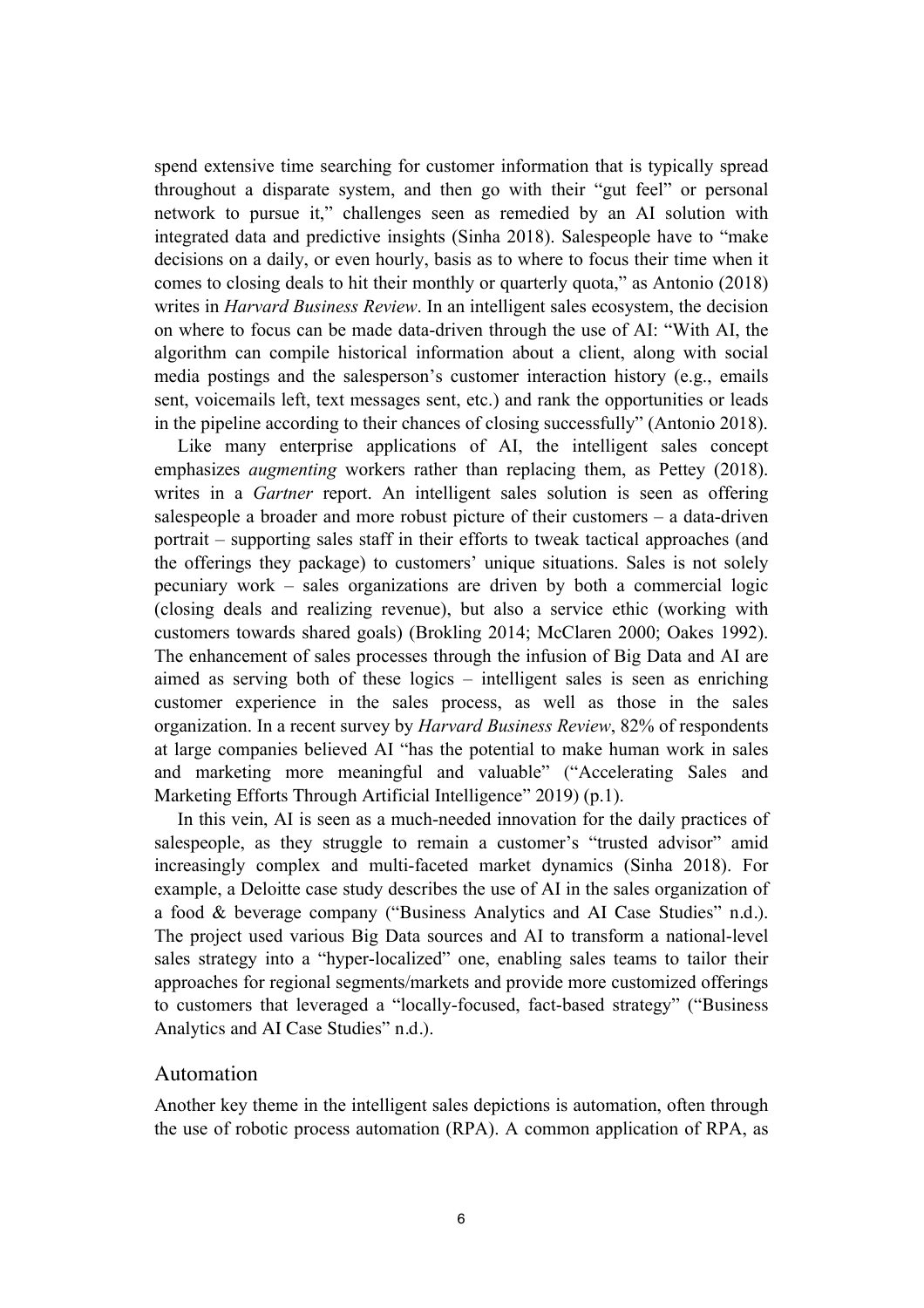described in *Harvard Business Review*, is in automatically generating the documentation that is required of salespeople after client contact and then entering it into customer relationship management (CRM) systems. Many CRM systems fail to flourish, with many salespeople seeing them as a "necessary evil," rather than a useful or insightful tool (Edinger 2018; "Why Do CRM Projects Fail" n.d.). A recent *Harvard Business Review* survey reported on two case studies which used RPA to address the problem of client contact documentation – one at Lyft Business, a unit of the ridesharing company focused on the enterprise market, and another at Gainsight, a software and services company ("Accelerating Sales and Marketing Efforts Through Artificial Intelligence" 2019). The sales team at Lyft Business grew rapidly from 20 to 200 people across locations, which made it difficult to understand differences in productivity across accounts and reps ("Accelerating Sales and Marketing Efforts Through Artificial Intelligence" 2019). By automatically collecting data on the sales teams' activities, the case study reported that the organization was able to run subsequent analyses and detect patterns driving productivity numbers. Sales reps were concerned with the heightened surveillance of their activities, worries reported to have "faded quickly when [the reps] realized...the data could help them make more sales" ("Accelerating Sales and Marketing Efforts Through Artificial Intelligence" 2019) (p.3). Automating data collection, then, is seen as beneficial not only in that it frees salespeople up from tedious and repetitive tasks (e.g., creating CRM entries after every phone call or email from a client) but also in that it produces more data which can be analyzed to provide further insights into the sales process. This was a similar finding in the Gainsight case study, where automating client contact documentation via RPA was reported to have helped reveal trends in top closing accounts: "Gainsight learned, for example, that 94% of its top deals correlated with salespeople scheduling a meeting within the last two weeks before closing" ("Accelerating Sales and Marketing Efforts Through Artificial Intelligence" 2019) (p. 3). Other example applications of automation in sales documentation practices include the automatic transcription and summarization of sales calls and providing real-time "to do" items for salespeople to follow up on, as discussed in a recent *Gartner* report (Panette 2019).

 Automation is also seen as transforming client contact itself, for example using chatbot and other AI agents to follow up with prospects and leads, as discussed in recent *Harvard Business Review* and *MIT Technology Review* articles ("AIpowered software robots are getting into the sales business" 2018; Kannan and Bernoff 2019; Kardon 2019; Shaner 2018). Some have noted the ethical issues with automating business activities like this in publications such as *TechTarget*, *Strategic Finance*, and *Business Horizons* (Botelho 2017; Castelluccio 2019; Przegalinska et al. 2019). A recognition of these ethical concerns has led some companies to establish guidelines for the ethical use of chatbots. For example, IBM has issued a "code of ethics for chatbots" which establishes the rights of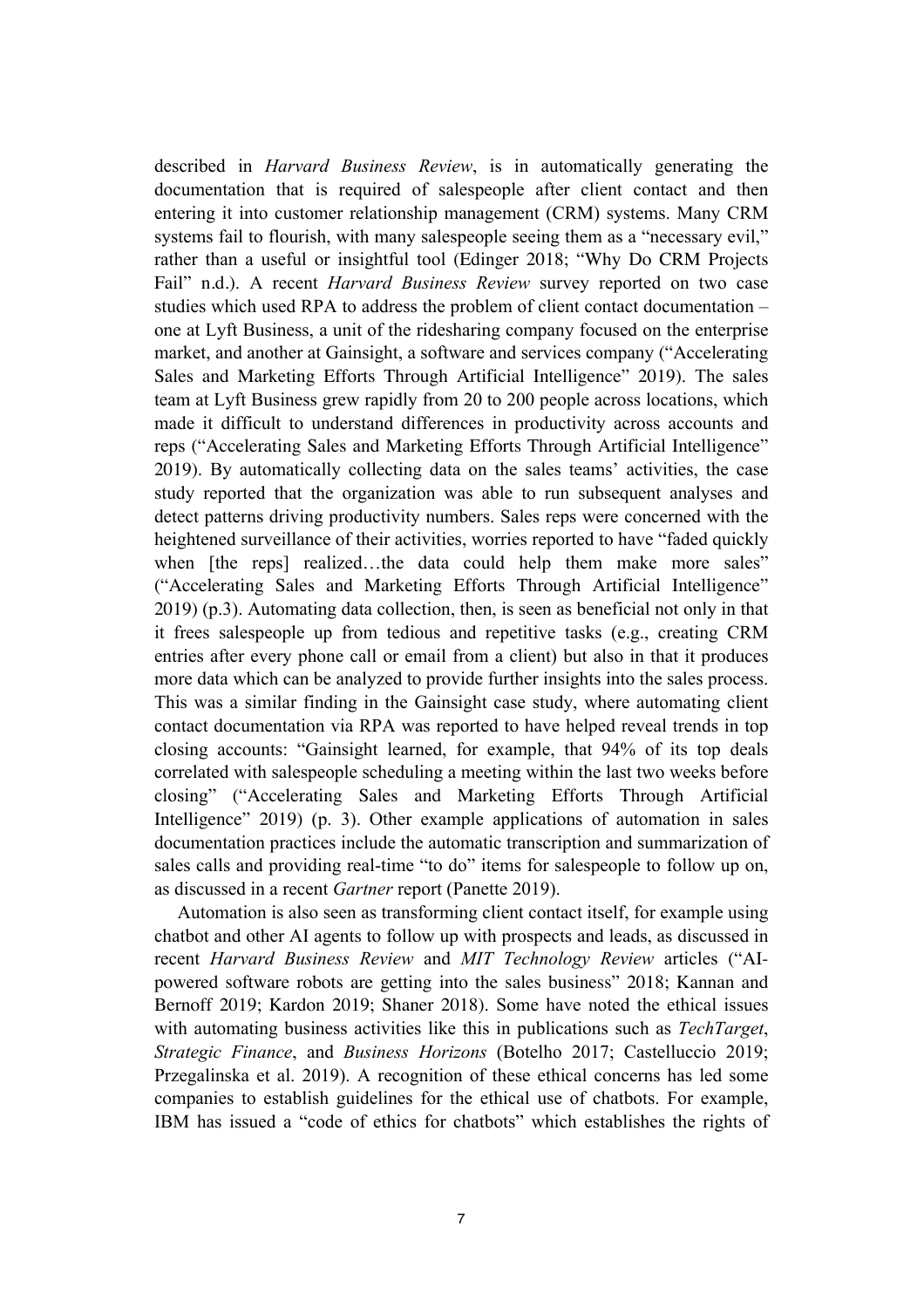customers to know they are interacting with a machine and not a human (Reddy 2017). Other issues include intellectual property (IP) and the ownership of information shared with a chatbot, as well as safeguarding privacy of personal data shared with a chatbot (Reddy 2017).

### Streamlined Delivery

Streamlined delivery is another thread in intelligent sales rhetoric, which envisions the transformation of various dimensions of offering selection, pricing, contracting, and fulfillment. Through the use of AI, for example, strategic recommendations could be made on upsell opportunities and prices could be optimized for individual customer accounts (Antonio 2018). Furthermore, AI forecasting can help sales managers more effectively leverage and coach sales teams across open accounts ("Accelerating Sales and Marketing Efforts Through Artificial Intelligence" 2019; Antonio 2018). Text-generating AI can also be used to create contract drafts automatically (Lohr 2017; Rich 2018), while other forms of natural language processing (NLP) can help manage changes and discrepancies over the contract lifecycle (Gabbard 2019).

 The online retailer Amazon has famously disrupted the eCommerce industry by using AI in every aspect of their business model, including order fulfillment and shipping (Karlinsky 2019; Terdiman 2018). But more traditional retailers also leverage AI to gain real-time predictions on inventory and shipping costs. For example, in a *IBM Blog* article, Geoffroy (2019) writes about an REI engagement with Watson that aimed to implement an AI-driven order management system to provide real-time store inventory data, as well as distribution center inventory data, to customers. Instead of losing sales due to out-of-stock inventory, the article states the AI system helped the company "see an increase of \$100 million in sales the first year, in addition to a 27% lift in 'buy online, pickup in store' orders" (Geoffroy 2019). In business-to-business (B2B) settings, delivery and fulfillment are also tied closely with supply chain and logistics. As this note mentioned earlier, these two domains (sales/marketing, and supply chain/logistics) are seen as the most promising enterprise application areas for AI (Chui et al. 2018).

# AI Ethics in Intelligent Sales

All workers encounter ethical dilemmas in their everyday work practice. The ethical dilemmas faced by salespeople can be unique, though, due to their role as "boundary-role performers," meaning their work practices maneuver between the sales organization and that organization's customers (Weeks and Nantel 1992). Navigating between various stakeholders (e.g., prospects, customers, competitors, managers, executives, order management, and delivery support etc) often creates a dynamic and high-adrenaline daily practice, which can lead to increased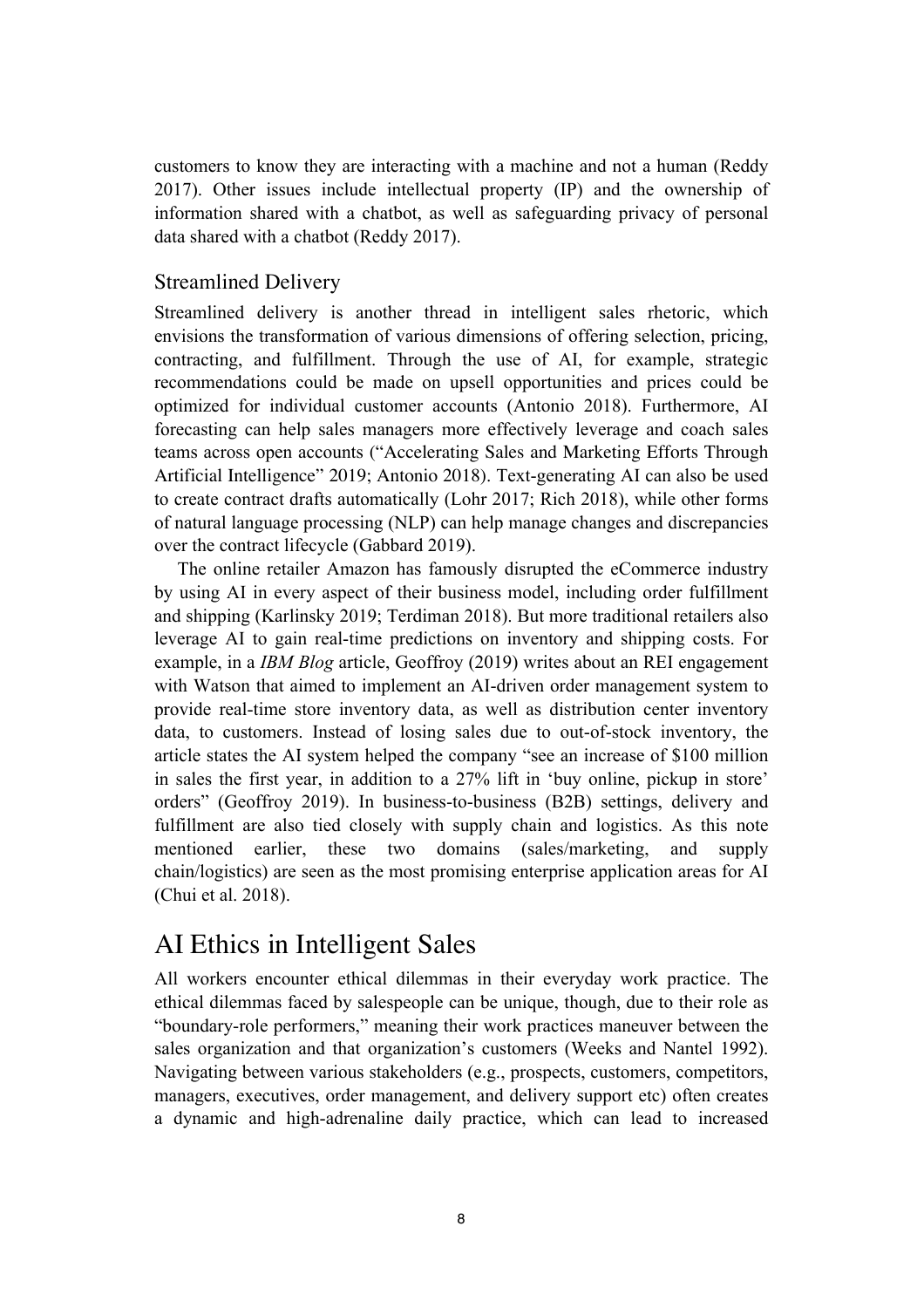workplace stress and tension, causing a heightened affective experience and perception of ethical dilemmas (Weeks and Nantel 1992). This ambivalent dynamism, along with the twinned logics of commerce and service that drive sales work, can create a fragmented experience for salespeople and the feeling of being pulled in many directions (Brokling 2014; McClaren 2000; Oakes 1992). Introducing emergent technologies (like Big Data and AI) into sales work, then, heightens an already intense – and ethically-laden – workplace experience.

 The past few years have seen a rapid growth of communities of scholars investigating the fairness, accountability, and transparency (FAccT\*) of AI systems. For example, a number of workshops have been held at leading AI conferences such as AAAI, NeurIPS, and ICML. The growth of these communities is motivated by a recognition that AI systems can and do have great societal power, which requires careful consideration on their sociotechnical considerations and repercussions. Concerns on the ethical, humane, and intuitive use of emergent technologies is of course not new to those in the social computing field. Indeed, the contemporary AI renaissance – and the ethical issues raised in its wake – provides a pressing opportunity for social computing researchers to work together with technical AI community to design just and human AI futures (Loi et al. 2019; Wolf et al. 2018).

 The ethical questions around Big Data and AI are sociotechnical (boyd and Crawford 2012; Shin and Choi 2015). This means that what we have come to know as "Big Data" or "AI" is comprised of and steered by both technological and social actors, and importantly the entangled interplay amongst them (boyd and Crawford 2012). The datasets used to train AI models, the algorithms developed to organize them, the compute power and cloud computing that makes such data transformations possible, the interfaces that display model outputs – they cannot be understand or analyzed without also looking to the developers who clean data and write code, the subject-matter experts who label data and shape training sets, the project managers and executives who oversee applied AI projects and re-design business processes, the workers who touch AI outputs, and so on (Wolf 2020). The design of the overarching AI ecosystem – and in particular, the ways in which business processes are re-designed – are also ethical questions, of worthy scrutiny alongside those which are more technologicallyfocused (Martin 2019; Wolf and Blomberg 2019). How will an AI system be integrated into organizational practice and what roles and responsibilities will it re-configure? How will these changes re-design the nature and experience of work?

 Next, we highlight two themes with ethical valence: invisible actors (training data) and explainability/literacy (use of AI outputs in everyday work practices). While we organize these into two themes to provide analytical traction, we recognize the concerns they surface are dynamic and fluid, overlapping in situated practice.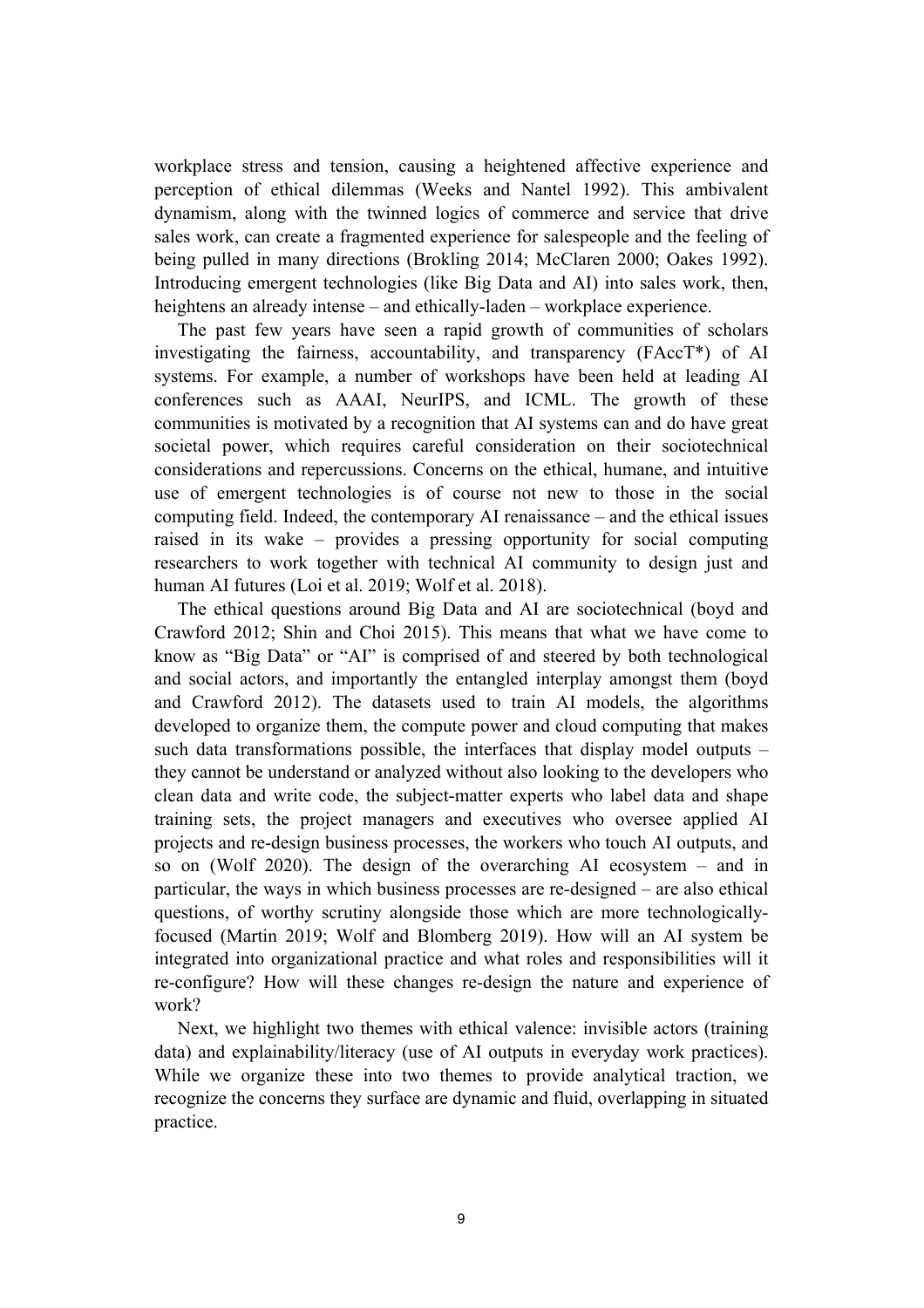#### Invisible Actors – Training Data

Recent work in the FAccT\* community has called attention to the important role that training data plays in the development of AI systems (Gebru et al. 2020; Holland et al. 2018; Mitchell et al. 2019). While theoretical research and algorithm development in the AI community typically uses standardized "off the shelf" datasets (such as MNIST<sup>1</sup> the dataset of hand-written digits, or  $LISA<sup>2</sup>$ photographs of road signs), in applied AI projects, real-world training sets derived from the domain setting are used (Wolf 2019a). There is considerable data engineering work (commonly called data pre-processing) that AI/ML developers and data scientists must undertake to ready real-world training sets, which are often messy, noisy, and incomplete (Wolf 2019b, 2019a).

 As we have outlined above, there are many potential applications of AI to various dimensions of the overarching lead-to-cash sales process – from predictive pricing and offering recommendations, to automated recordkeeping, client interactions, and content creation. Across these various use cases, an important question to ask is: what data are these AI models trained on? Understanding a model's training set is important in not only assessing whether it encompasses a representative sample of the domain and actions of interest; it is also important in appropriately bounding subsequent outputs and any insights they might offer. AI models are statistical representations of their training set – thus the training set becomes the "universe" of information the model considers and accordingly acts upon.

 Who and what is represented in the training sets that underly AI sales applications? Ethical concerns over training data are absent from current management discourses on intelligent sales. While others have pointed to ethical issues with Big Data use in marketing (particularly digital advertising (Kitchin 2014; Nunan and Di Domenico 2013; Pasquale 2015; Zwitter 2014)), the intelligent sales concept sees marketing blending with sales through crossdepartment data fusion, raising new questions around ethics and transparency that require careful scrutiny.

 In B2B settings, whose behaviors and actions are captured and used to train AI models? Take a hypothetical scenario in the retail industry, where an IT services firm (the sales organization in this scenario) is selling a cognitive service to a clothing retailer that monitors social media activity (e.g., clothing worn in photos by people in particular market segments of interest, like women ages 20-27) and predicts regional fashion trends for that segment (insights useful to the retailer's warehousing and fulfillment). Such a scenario raises issues of consent and privacy around the initial data collection, of course; but it also raises concerns over

<sup>1</sup> http://yann.lecun.com/exdb/mnist/

<sup>2</sup> http://cvrr.ucsd.edu/LISA/lisa-traffic-sign-dataset.html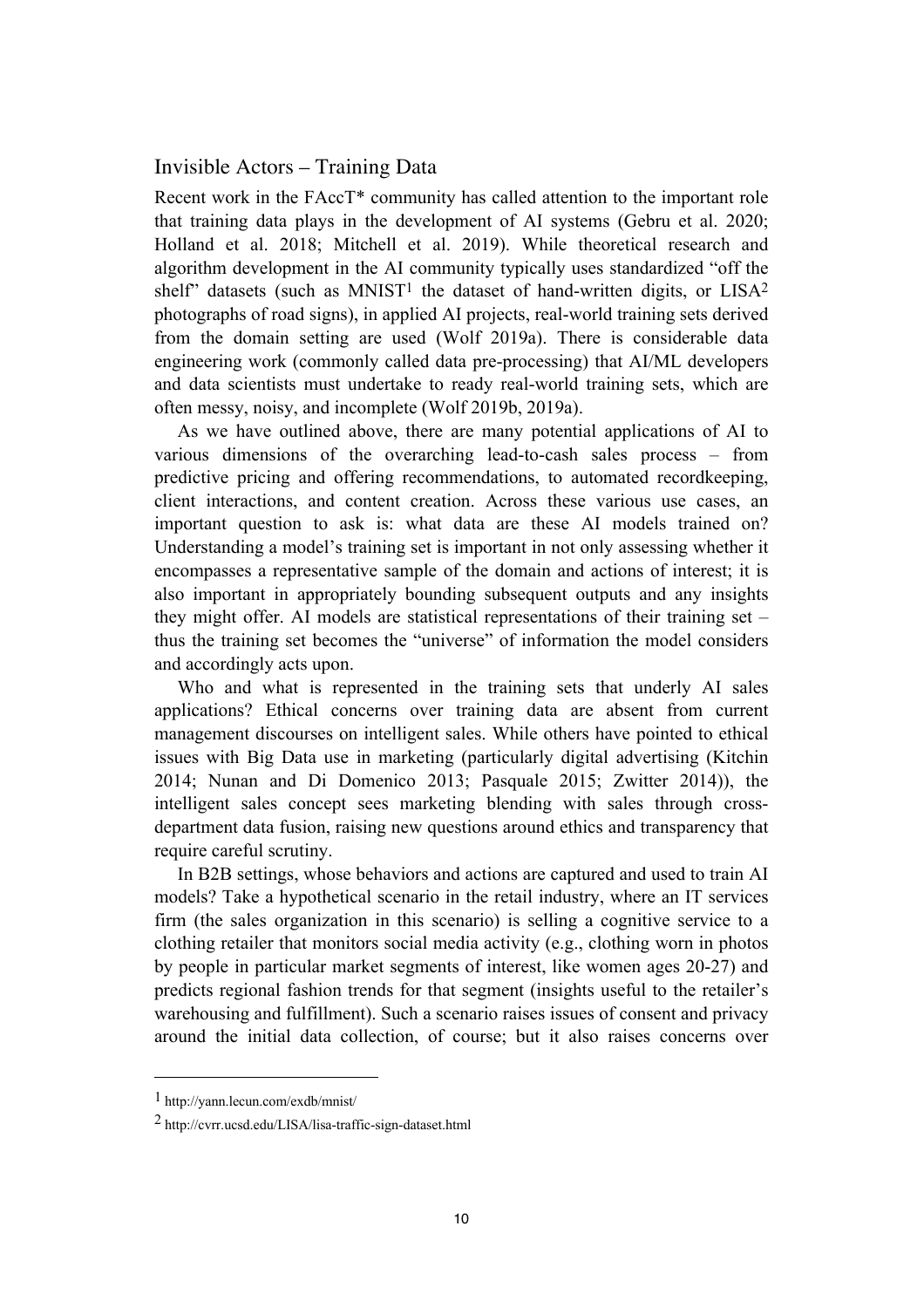transparency in whose behaviors and actions are depicted in the training set (i.e., representativeness) and also whose subsequent behaviors and actions the trained model is used to predict (i.e., training/target alignment). Do the ethical stakes change if the industry is in the food/beverage sector? Pharmaceuticals? What about tobacco products?

 Furthermore, who has visibility into these pieces of the AI pipeline and to whom are discussions of their ethical considerations owed? Many real-world applications of AI leverage pre-trained models, often accessed through "model marketplaces" made possible via application programming interfaces (APIs) ("AI Market Leaders Join Forces to Release ModzyTM, an AI Platform and Model Marketplace, Introducing Choice, Scale, and Security" 2019; "Democratizing Data Science in Your Organization" 2018; Pscheid 2018). This creates distance between model creation and model use, rendering important questions on what is made visible at different points in the AI pipeline and what becomes obscured. To what extent does a data science team picking up and bootstrapping off a pretrained model know the origins and composition of the model's training set? To what extend can (and should) they be able to describe the model's underpinning to their subsequent users? As noted above, in creating their "chatbot code of ethics," IBM listed the right of customers to know they are interacting with a virtual agent (instead of a human being). How might such a right to visibility play out in scenarios where pre-trained models are used? Careful consideration is needed to more fully think-through the ethical questions raised in applied AI projects, such as intelligent sales.

### Explainability/Literacy – Use of AI outputs in Everyday Work Practices

The ability for humans to make sense of and reason about algorithmic, AI actions – the "explainability" of AI – is an important topic of research that has flourished in recent years (Adadi and Berrada 2018; Guidotti et al. 2018). Explainability is a particular concern in AI systems which use black-box modelling techniques, like Deep Learning, that model data in extremely high dimensionality. This complexity makes it difficult to explain model actions in ways that humans can comprehend. This has led to a fast-growing area of technical research known as XAI (eXplainable AI). Despite significant technical progress in XAI, a gap exists between explainability of AI from an academic or research point of view and the types of explainability requirements that arise in real-world AI deployments and settings of end-use (Wolf 2019c). A number of concerns arise in business settings, where AI capabilities may be infused in one sub-process – deeply embedded within, and perhaps invisible to downstream actors in an overall workflow (as discussed above).

 For example, consider the scenario where AI is embedded into a business decision-making point, a typical use case for enterprise AI. Interacting with the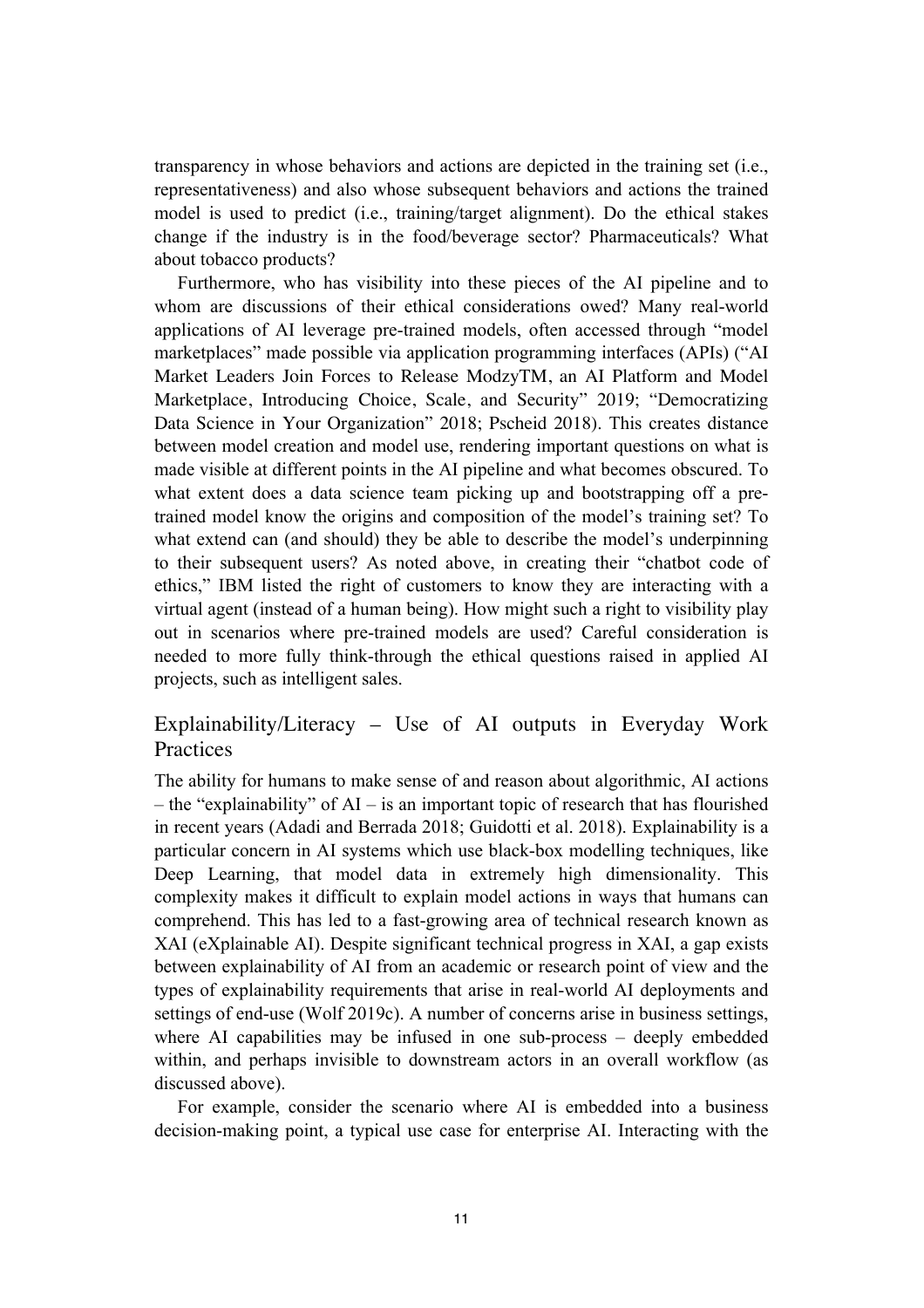AI output requires a certain level of technical literacy – the business user must be able to understand and assess the AI model's output in the context of the business decision at hand. Does this mean all workers must now have a basic understanding of AI in order to appropriately use cognitive services in their everyday work practices? A further consideration is the collaborative nature of many work practices. Is only one worker involved in the decision-making process? If others are involved, do they also interact with the AI output or must they rely on the "user" (the person who actually touches and interacts with the output)? What new forms of translation work are required on the part of the user to adequately convey the technical details of the AI system in others involved in the decision-making process?

 Further questions around explainability and literacy also arise in relation to the sales-customer relationship. For example, does a saleperson need to be able to explain to the customer why the system has made a particular recommendation – whether it be the prediction of churn or a customized offering layout? Are sales staff to disclose the use of an AI system to a customer when presenting a bid? Does a customer have a "right to know," as we saw articulated in the chatbot code of ethics? What about in self-service situations, where the customers might be browsing a catalogue of offerings and experience directly AI-driven customization? Such questions remain ripe for ethical interrogation. Such considerations pose open questions around labor transformations in almost every imagined enterprise application of AI.

 Another concern around the intelligibility of AI systems is the "freshness" or currency/relevancy of data streams. Related to the issue of training data (whose data are used in training sets and what activities are being modelled) are questions of when is training data collected and modelled. As AI systems are deployed into settings of end use, their deployment can influence the object of interest – similar to the adage "the simple fact of observation changes behavior," introducing an AI model into a situation also changes it. Questions of freshness – of the "old" data used to train the model, as well as the ongoing alignment between the model's predictive targets and the phenomena of interest, require careful attunement.

 Further, downstream in an applied AI pipeline, where are input data being pulled from (i.e., the new pieces of data that will be run through the AI model to make some sort of prediction) and are such input streams current? In the sale context, questions of currency and relevancy can be particularly tricky given the cyclical nature of sales – in B2B settings, these cycles are driven often by procurement and budgetary concerns, and in consumer settings, they are often driven by things like seasons and holidays, as well as inflation and labor market conditions. How do these concerns factor into the ways in which input data are collected and predictions are subsequently made? How should they frame the potential insights such predictions might offer?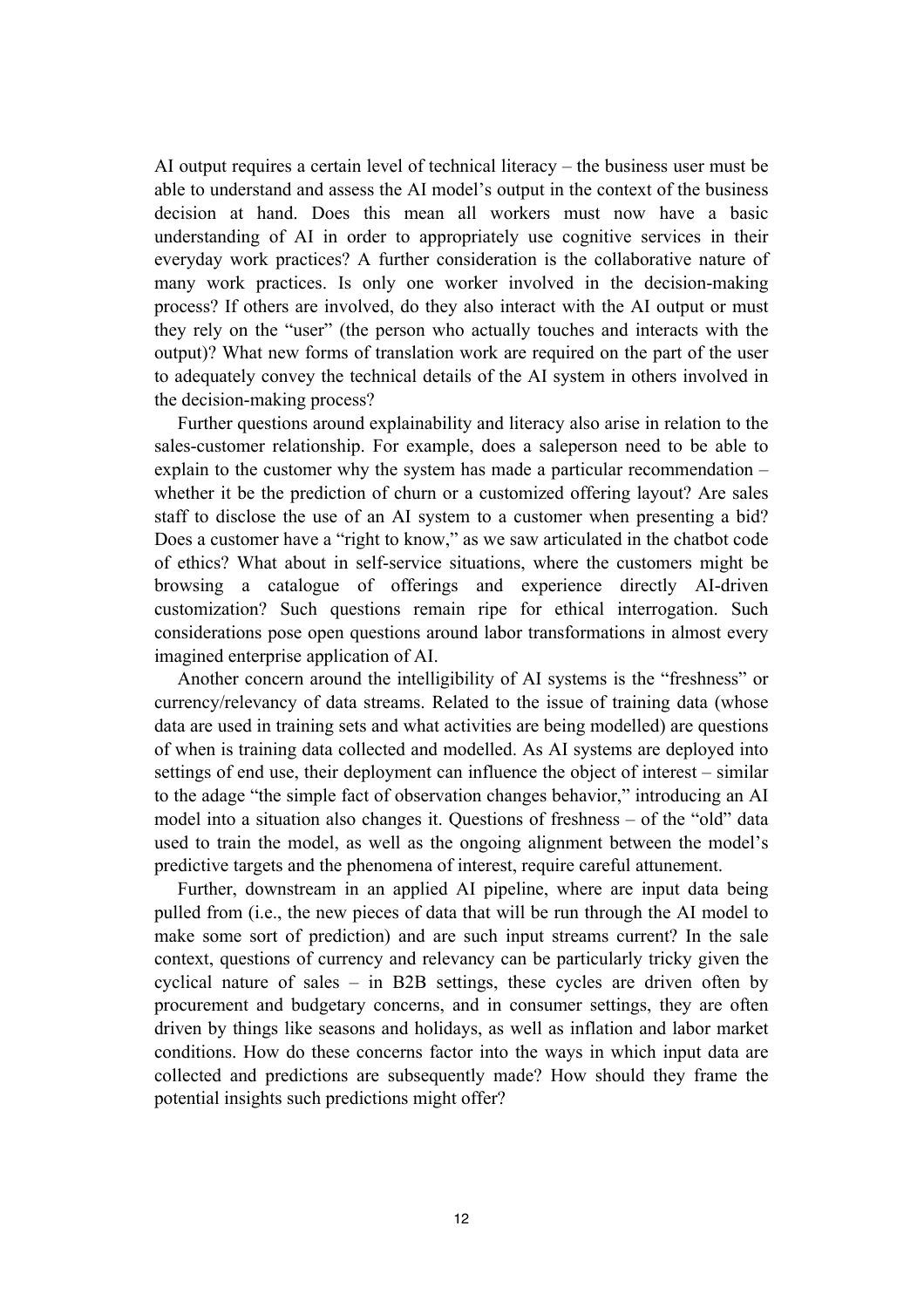What makes the explainability and literacy of enterprise AI systems an ethical concern? As practice-oriented CSCW scholars, we are concerned with everyday practices – and the ways in which those practices are aligned, integrated, burdened, displaced, or replaced by technological systems. In our endeavors to understand and influence the entangled nature of practices and technologies, we are beckoned to interrogate the societal impacts of the systems we build and deploy. Workplace technologies can have a "dark side" that we must not ignore (Nauwerck and Cowen Forssell 2018). As Walsham (2012) provocatively asks: are we making a better world with ICTs? Applying this question to the topic of enterprise AI, we might ask ourselves: are we making a better workplace? Narratives around enterprise AI often emphasize time savings and the relief that machine action and automation might provide to workers from burdensome or boring tasks. But workplace stress and burnout are global problems in the contemporary experience of work (Carod-Artal and Vázquez-Cabrera 2013). "Do more with less" is often experienced as an oppressive imperative of organizational life, not simply a motivational aspiration. Does adding complex, statistically-driven AI systems into work processes (and the sensemaking practices it demands of workers) increase the risk of workplace stress or burnout? Is the re-skilling required to effectively work with AI systems adequately scaffolded and supported, through the organizational provisioning of appropriate training materials, as well as the time to actually study and learn them? The explainability and literacy of enterprise AI systems raises important questions on the nature and experience of everyday work, as well as its implications for workplace empowerment and well-being.

### Conclusion

In this note, we have outlined an emergent management concept known as "intelligent sales," which sets out a vision of transforming sales processes through the use of Big Data and AI capabilities. We have surfaced a number of ethical issues that case of intelligent sales raises, particularly: invisible actors (training data) and explainability/literacy (use of AI outputs in everyday work practices).

 These issues – and indeed, the broader ethical landscape of intelligent sales – requires further investigation and analysis. This note is intended as a starting place, provoking further attention within the CSCW community on the fairness, accountability, and transparency (FAT\*) of algorithmic systems by raising a number emergent in AI applications in enterprise settings.

 In addition to further research by social computing scholars and researchers, we also note the need for collaboration around these issues that is both social and technical. Given that intelligent sales is a strategic management vision for the future of organizations, the management community needs to be engaged in shaping conversations around the ethical (and unethical) uses of Big Data and AI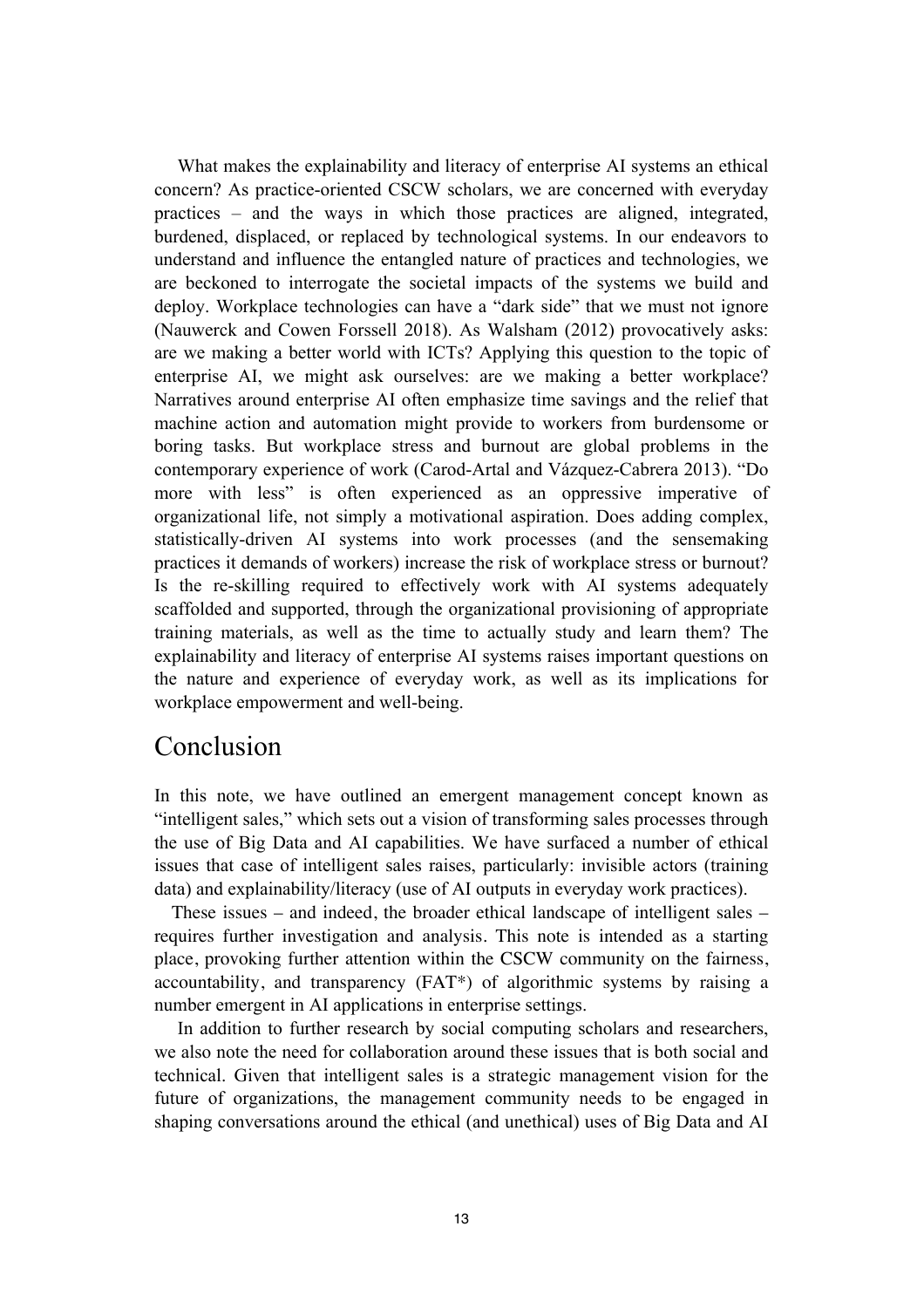capabilities. Foundational research on ethical behavior in sales work more broadly has found efficacy in the posting clear ethical guidelines for sellers – that is, when an organization makes clear the ethical bounds for sellers, sellers found ethical dilemmas more manageable and less distressing, leading to increased ethical behavior (Weeks and Nantel 1992). While these insights draw on sales work generally (not specific to Big Data or AI) they are instructive in how we can shape the future of intelligent sales today – through clear guidance on the ethical use of such systems and the data-driven insights they might provide. In presenting the case of intelligent sales, and several ethical issues it raises, this note hopes to start a conversation within our community on how to work towards such a goal.

### Acknowledgments

Thank you to the reviewers for helping refine this work. Thanks also to Mary Roth for early discussions on this topic. All opinions expressed herein are my own and do not reflect any institutional endorsement.

# References

- Accelerating Sales and Marketing Efforts Through Artificial Intelligence. (2019, September 19). *Harvard Business Review*. https://hbr.org/sponsored/2019/09/accelerating-sales-and-marketingefforts-through-artificial-intelligence. Accessed 6 January 2020
- Adadi, Amina; and Mohammed Berrada. (2018). Peeking Inside the Black-Box: A Survey on Explainable Artificial Intelligence (XAI). *IEEE Access*, vol. 6, 2018, pp. 52138–52160.
- Adams, Richard J.; Palie Smart; and Anne Sigismund Huff. (2017). Shades of Grey: Guidelines for Working with the Grey Literature in Systematic Reviews for Management and Organizational Studies. *International Journal of Management Reviews*, vol. 19, no. 4, 2017, pp. 432–454.
- AI Market Leaders Join Forces to Release ModzyTM, an AI Platform and Model Marketplace, Introducing Choice, Scale, and Security. (2019, November 4). *Bloomberg.com*. https://www.bloomberg.com/press-releases/2019-11- 04/ai-market-leaders-join-forces-to-release-modzytm-an-ai-platform-andmodel-marketplace-introducing-choice-scale-and-security. Accessed 12 January 2020
- AI-powered software robots are getting into the sales business. (2018, August 21). *MIT Technology Review*. https://www.technologyreview.com/f/611922/aipowered-software-robots-are-getting-into-the-sales-business/. Accessed 6 January 2020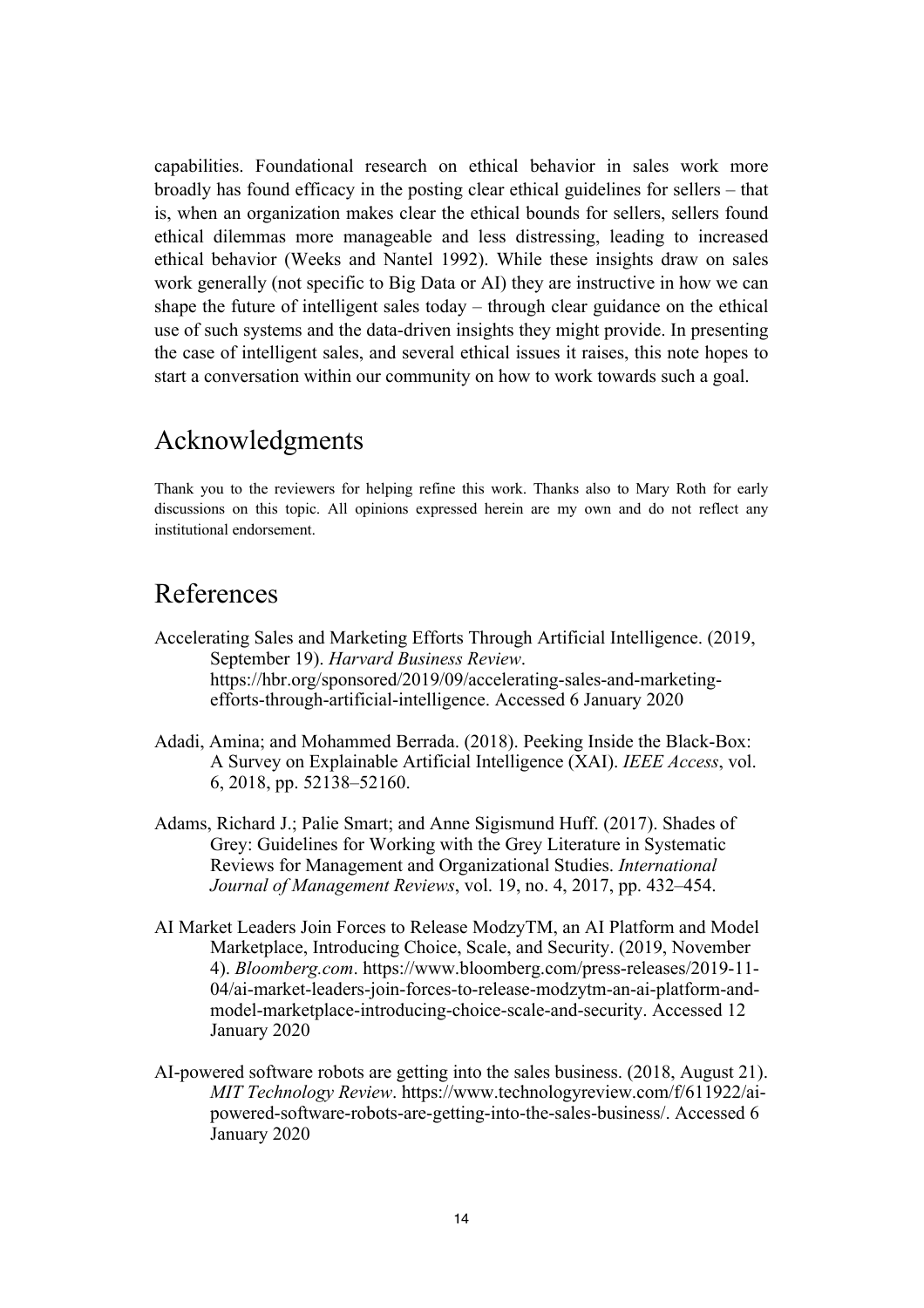- Antonio, Victor. (2018, July 30). How AI Is Changing Sales. *Harvard Business Review*. https://hbr.org/2018/07/how-ai-is-changing-sales. Accessed 6 January 2020
- Artificial Intelligence Technology and Resources: Salesforce Einstein. (n.d.). *Salesforce.com*. https://www.salesforce.com/products/einstein/overview/. Accessed 12 January 2020
- Bear, Laura. (2009). *Industrial Work and Life: An Anthropological Reader*. (M. Mollona, G. D. Neve, and J. Parry, Eds.). Oxford England ; New York: Berg Publishers.
- Botelho, Bridget. (2017, April 5). Chatbot technology raises ethical questions. *TechTarget*. https://searchcustomerexperience.techtarget.com/opinion/Chatbottechnology-raises-ethical-questions. Accessed 6 January 2020
- boyd, danah; and Kate Crawford. (2012). Critical Questions for Big Data. *Information, Communication & Society*, vol. 15, no. 5, June 2012, pp. 662–679.
- Braverman, Harry. (1998). *Labor and Monopoly Capital: The Degradation of Work in the Twentieth Century*. New York: Monthly Review Press.
- Brokling, Kimberly. (2014). *Taking the slime out of sales: Discursive resources and identity construction among salespeople* (Master's Thesis). University of Colorado. Retrieved from https://search.proquest.com/openview/ec245b67338654d74f0045d21fffa2 bb/1?pq-origsite=gscholar&cbl=18750&diss=y
- Business Analytics and AI Case Studies. (n.d.). *Deloitte United States*. https://www2.deloitte.com/us/en/pages/deloitte-analytics/articles/businessanalytics-case-studies.html. Accessed 12 January 2020
- Carod-Artal, Francisco Javier; and Carolina Vázquez-Cabrera. (2013). Burnout Syndrome in an International Setting. In S. Bährer-Kohler (Ed.), *Burnout for Experts: Prevention in the Context of Living and Working*. Boston, MA: Springer US.
- Castelluccio, Michael. (2019, December). Creating Ethical Chatbots. *Strategic Finance*.
- Chui, Michael; Nicolaus Henke; and Mehdi Miremadi. (2018, July 20). Most of AI's Business Uses Will Be in Two Areas. *Harvard Business Review*. https://hbr.org/2018/07/most-of-ais-business-uses-will-be-in-two-areas. Accessed 6 January 2020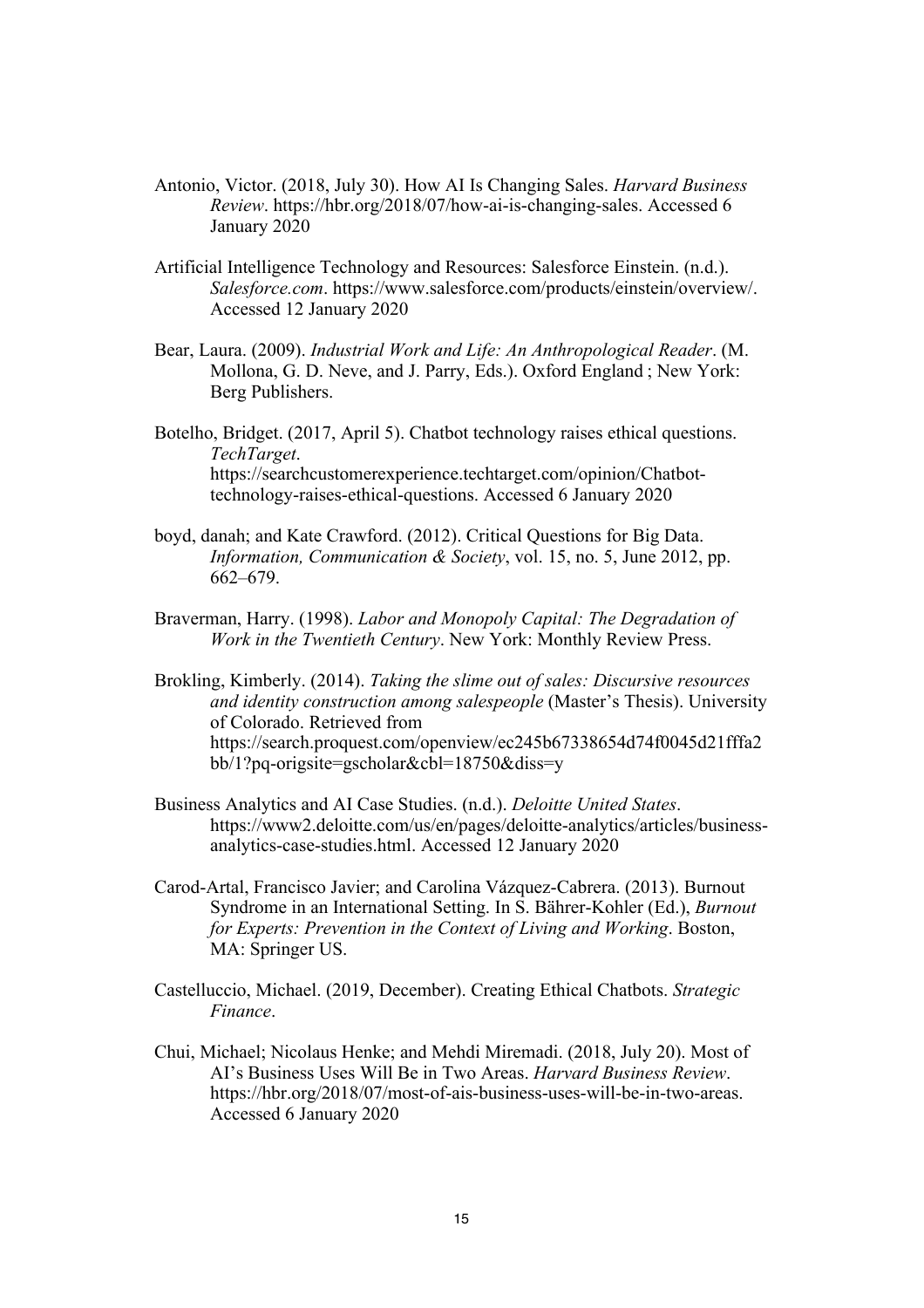- Democratizing Data Science in Your Organization. (2018, April 5). *Harvard Business Review*. https://hbr.org/sponsored/2019/04/democratizing-datascience-in-your-organization. Accessed 12 January 2020
- Desrosières. (2002). *The Politics of Large Numbers: A History of Statistical Reasoning*. Cambridge, Mass.: Harvard University Press.
- Edinger, Scott. (2018, December 20). Why CRM Projects Fail and How to Make Them More Successful. *Harvard Business Review*. https://hbr.org/2018/12/why-crm-projects-fail-and-how-to-make-themmore-successful. Accessed 6 January 2020
- Gabbard, Jason. (2019, October 24). Insight: AI-Powered Contracts Can Help Legal Departments Avoid Pitfalls. *Bloomberg Law*. https://news.bloomberglaw.com/tech-and-telecom-law/insight-aipowered-contracts-can-help-legal-departments-avoid-pitfalls. Accessed 6 January 2020
- Gebru, Timnit; Jamie Morgenstern; Briana Vecchione; Jennifer Wortman Vaughan; Hanna Wallach; Hal Daumeé III; and Kate Crawford. (2020). Datasheets for Datasets. *arXiv:1803.09010 [cs]*, January 2020. http://arxiv.org/abs/1803.09010. Accessed 12 January 2020
- Geoffroy, Jeff. (2019, May 20). Does my fulfillment operation really need AI? *IBM Blog: Watson*. https://www.ibm.com/blogs/watson-customerengagement/2019/05/20/does-my-fulfillment-operations-really-need-ai/. Accessed 6 January 2020
- Guidotti, Riccardo; Anna Monreale; Salvatore Ruggieri; Franco Turini; Fosca Giannotti; and Dino Pedreschi. (2018). A Survey of Methods for Explaining Black Box Models. *ACM Comput. Surv.*, vol. 51, no. 5, August 2018, pp. 93:1–93:42.
- Holland, Sarah; Ahmed Hosny; Sarah Newman; Joshua Joseph; and Kasia Chmielinski. (2018). The Dataset Nutrition Label: A Framework To Drive Higher Data Quality Standards. *arXiv:1805.03677 [cs]*, May 2018. http://arxiv.org/abs/1805.03677. Accessed 12 January 2020
- IBM Institute for Business Value. (2018). *The Cognitive Enterprise: Reinventing your company with AI*. https://www.ibm.com/thought-leadership/institutebusiness-value/report/cognitive-enterprise. Accessed 12 January 2020
- Kannan, P. V.; and Josh Bernoff. (2019, May 21). Does Your Company Really Need a Chatbot? *Harvard Business Review*. https://hbr.org/2019/05/doesyour-company-really-need-a-chatbot. Accessed 6 January 2020
- Kardon, Brian. (2019, February 13). Five AI Solutions Transforming B2B Marketing. *MIT Sloan Management Review*.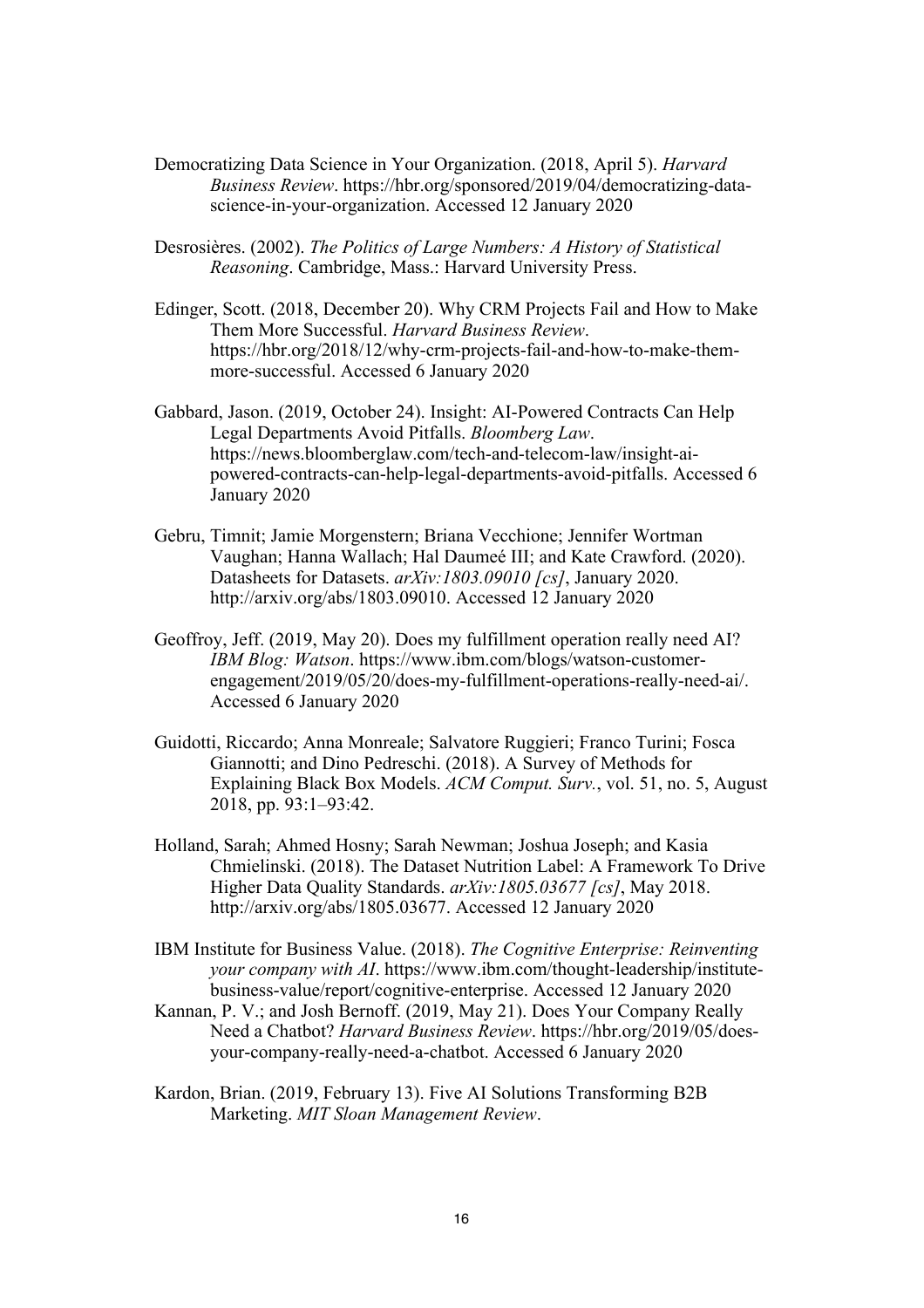https://sloanreview.mit.edu/article/five-ai-solutions-transforming-b2bmarketing/. Accessed 6 January 2020

- Karlinsky, Neal. (2019, June 5). How artificial intelligence helps Amazon deliver. *Day One: The Amazon Blog*. https://blog.aboutamazon.com/innovation/how-artificial-intelligencehelps-amazon-deliver. Accessed 6 January 2020
- Kitchin, Rob. (2014). *The Data Revolution: Big Data, Open Data, Data Infrastructures and Their Consequences*. Thousand Oaks, CA: SAGE Publications Ltd.
- Kling, Rob; and Suzanne Iacono. (1988). The Mobilization of Support for Computerization: The Role of Computerization Movements. *Social Problems*, vol. 35, no. 3, June 1988, pp. 226–243.
- Lohr, Steve. (2017, March 19). A.I. Is Doing Legal Work. But It Won't Replace Lawyers, Yet. *The New York Times*. https://www.nytimes.com/2017/03/19/technology/lawyers-artificialintelligence.html. Accessed 6 January 2020
- Loi, Daria; Christine T. Wolf; Jeanette L. Blomberg; Raphael Arar; and Margot Brereton. (2019). Co-designing AI Futures: Integrating AI Ethics, Social Computing, and Design. In S. Harrison, S. Bardzell, C. Neustaedter, and D. G. Tatar (Eds.), *Companion Publication of the 2019 on Designing Interactive Systems Conference, DIS 2019, San Diego, CA, USA, June 23- 28, 2019*. ACM, pp. 381–384.
- Martin, Kirsten. (2019). Ethical Implications and Accountability of Algorithms. *Journal of Business Ethics*, vol. 160, no. 4, December 2019, pp. 835–850.
- McClaren, Nicholas. (2000). Ethics in Personal Selling and Sales Management: A Review of the Literature Focusing on Empirical Findings and Conceptual Foundations. *Journal of Business Ethics*, vol. 27, no. 3, October 2000, pp. 285–303.
- Mitchell, Margaret; Simone Wu; Andrew Zaldivar; Parker Barnes; Lucy Vasserman; Ben Hutchinson; et al. (2019). Model Cards for Model Reporting. In *Proceedings of the Conference on Fairness, Accountability, and Transparency, FAT\* 2019, Atlanta, GA, USA, January 29-31, 2019*. ACM, pp. 220–229.
- Nauwerck, Gerolf; and Rebecka Cowen Forssell. (2018). The Digital Work Environment–a Challenge and an Opportunity for CSCW, 2018.
- Nunan, Daniel; and MariaLaura Di Domenico. (2013). Market Research and the Ethics of Big Data. *International Journal of Market Research*, vol. 55, no. 4, July 2013, pp. 505–520.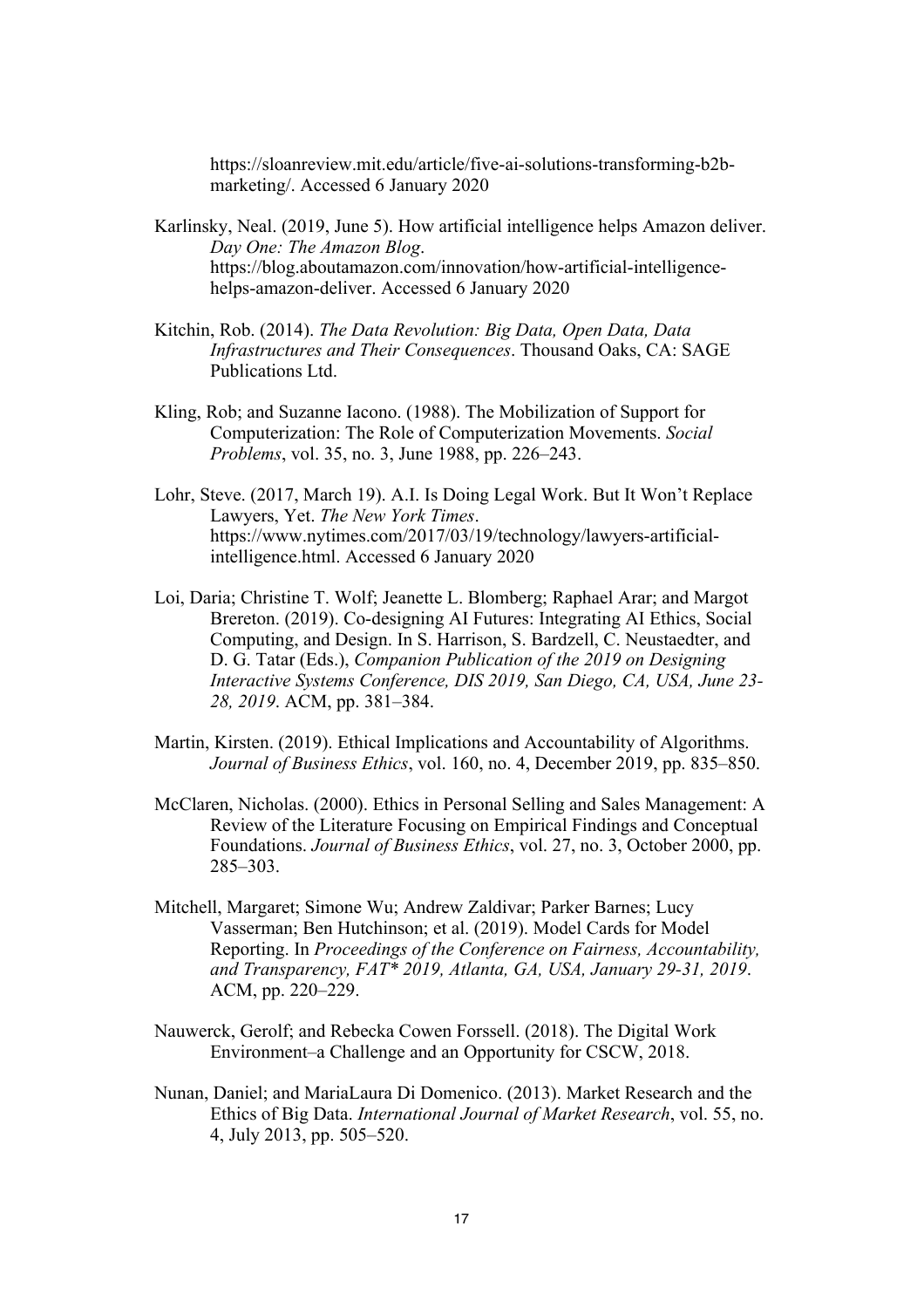- Oakes, Guy. (1992). *The soul of the salesman: the moral ethos of personal sales*. Atlantic Highlands, N.J.: Humanities Press International.
- Panette, Kasey. (2019, February 5). The CIO's Guide to Artifical Intelligent. *Gartner*. https://www.gartner.com/smarterwithgartner/the-cios-guide-toartificial-intelligence/. Accessed 12 January 2020
- Pasquale, Frank. (2015). *The Black Box Society: The Secret Algorithms That Control Money and Information*. Cambridge: Harvard University Press.
- Pettey, Christy. (2018, February 9). Lessons From Artificial Intelligence Pioneers. *Gartner*. //www.gartner.com/smarterwithgartner/lessons-from-artificialintelligence-pioneers/. Accessed 12 January 2020
- Przegalinska, Aleksandra; Leon Ciechanowski; Anna Stroz; Peter Gloor; and Grzegorz Mazurek. (2019). In bot we trust: A new methodology of chatbot performance measures. *Business Horizons*, vol. 62, no. 6, November 2019, pp. 785–797.
- Pscheid, Julian. (2018, September 18). API AI Examples: Machine Learning in Enterprise App Development. *EMERGE | Digital Product Agency*. https://www.emergeinteractive.com/insights/detail/api-ai-examplesenterprise-apps/. Accessed 12 January 2020
- Reddy, Trips. (2017, October 15). The code of ethics for AI and chatbots that every brand should follow. *IBM Blogs: Watson*. https://www.ibm.com/blogs/watson/2017/10/the-code-of-ethics-for-aiand-chatbots-that-every-brand-should-follow/. Accessed 6 January 2020
- Rich, Beverly. (2018, February 12). How AI Is Changing Contracts. *Harvard Business Review*. https://hbr.org/2018/02/how-ai-is-changing-contracts. Accessed 6 January 2020
- Schoemaker, Paul J.H.; and Philip E. Tetlock. (2017, Spring). Building a More Intelligent Enterprise. *MIT Sloan Management Review*. https://sloanreview.mit.edu/article/building-a-more-intelligent-enterprise/. Accessed 12 January 2020
- Shaner, Jared. (2018, January 4). Are Bots The Future Of Sales? *Forbes*. https://www.forbes.com/sites/forbesbusinessdevelopmentcouncil/2018/01/ 04/are-bots-the-future-of-sales/. Accessed 6 January 2020
- Shin, Dong-Hee; and Min Jae Choi. (2015). Ecological views of big data: Perspectives and issues. *Telematics and Informatics*, vol. 32, no. 2, May 2015, pp. 311–320.
- Sinha, Swati. (2018, May 18). Intelligent sales lead to cash. *The Future of Customer Engagement and Experience*. https://www.the-future-of-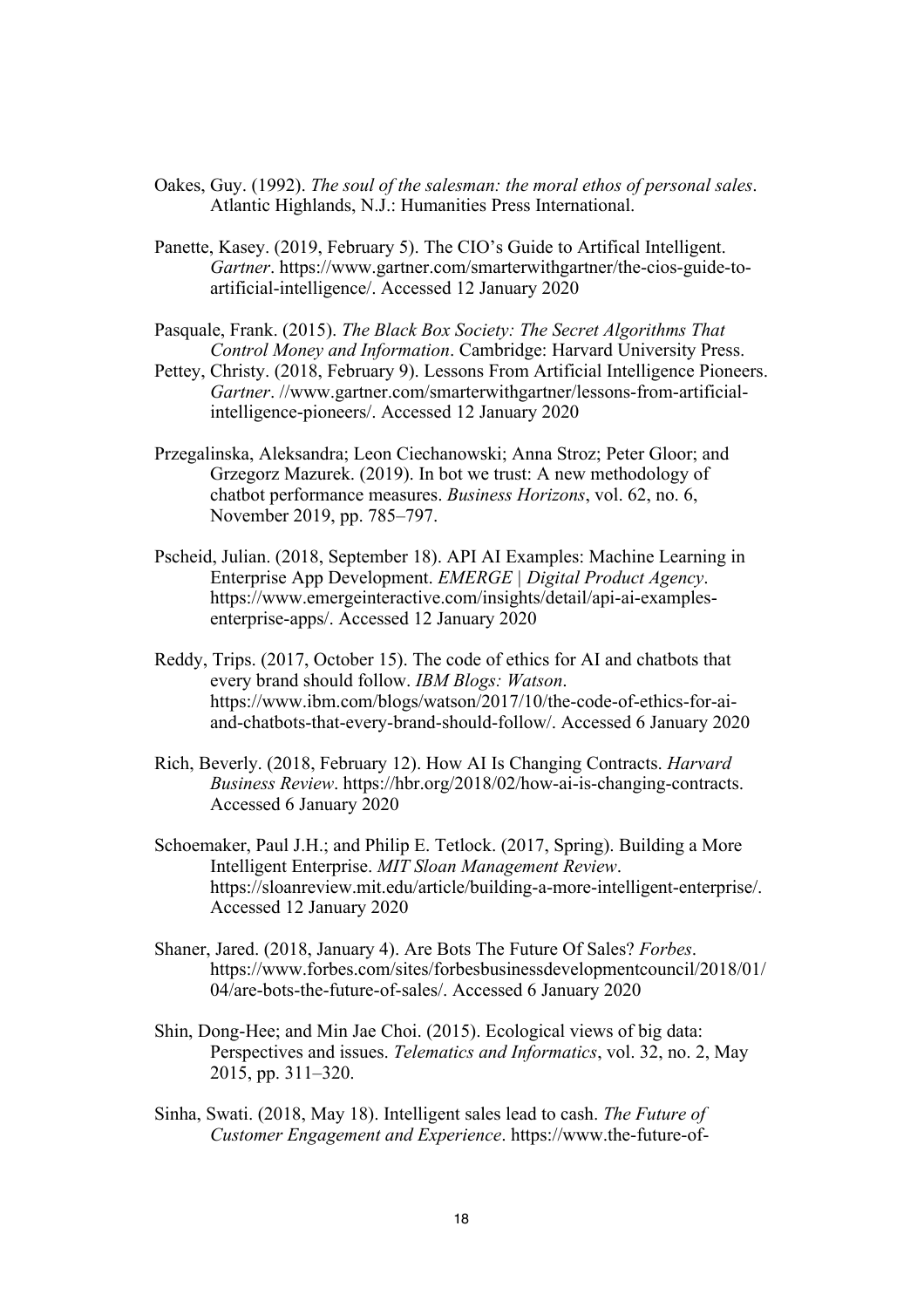commerce.com/2018/05/18/intelligent-sales-lead-to-cash/. Accessed 5 January 2020

- Taylor, Frederick Winslow. (2003). *Scientific management*. London: Routledge. http://site.ebrary.com/id/10166472. Accessed 12 January 2020
- Terdiman, Daniel. (2018, October 5). How AI is helping Amazon become a trillion-dollar company. *Fast Company*. https://www.fastcompany.com/90246028/how-ai-is-helping-amazonbecome-a-trillion-dollar-company. Accessed 6 January 2020
- Thomas, Brian E. (2019, December 2). AI is already disrupting sales, today. *CIO*. https://www.cio.com/article/3481741/ai-is-already-disrupting-salestoday.html. Accessed 6 January 2020
- Walsham, Geoff. (2012). Are We Making a Better World with Icts? Reflections on a Future Agenda for the IS Field. *Journal of Information Technology*, vol. 27, no. 2, June 2012, pp. 87–93.
- Weeks, William A.; and Jacques Nantel. (1992). Corporate codes of ethics and sales force behavior: A case study. *Journal of Business Ethics*, vol. 11, no. 10, October 1992, pp. 753–760.
- Why Do CRM Projects Fail. (n.d.). *Salesforce.com*. https://www.salesforce.com/hub/crm/why-do-crm-projects-fail/. Accessed 6 January 2020
- Wolf, Christine; and Jeanette Blomberg. (2019). Evaluating the Promise of Human-Algorithm Collaborations in Everyday Work Practices. *Proc. ACM Hum.-Comput. Interact.*, vol. 3, no. CSCW, November 2019, pp. 143:1–143:23.
- Wolf, Christine T. (2019a). Professional Identity and Information Use: On Becoming a Machine Learning Developer. In N. G. Taylor, C. Christian-Lamb, M. H. Martin, and B. Nardi (Eds.), *Lecture Notes in Computer Science*. *Information in Contemporary Society*. Cham: Springer International Publishing, pp. 625–636.
- Wolf, Christine T. (2019b). Conceptualizing Care in the Everyday Work Practices of Machine Learning Developers. In *DIS '19 Companion*. *Companion Publication of the 2019 on Designing Interactive Systems Conference 2019 Companion*. New York, NY, USA: ACM, pp. 331–335.
- Wolf, Christine T. (2019c). Explainability scenarios: towards scenario-based XAI design. In W.-T. Fu, S. Pan, O. Brdiczka, P. Chau, and G. Calvary (Eds.), *Proceedings of the 24th International Conference on Intelligent User Interfaces, IUI 2019, Marina del Ray, CA, USA, March 17-20, 2019*. ACM, pp. 252–257.